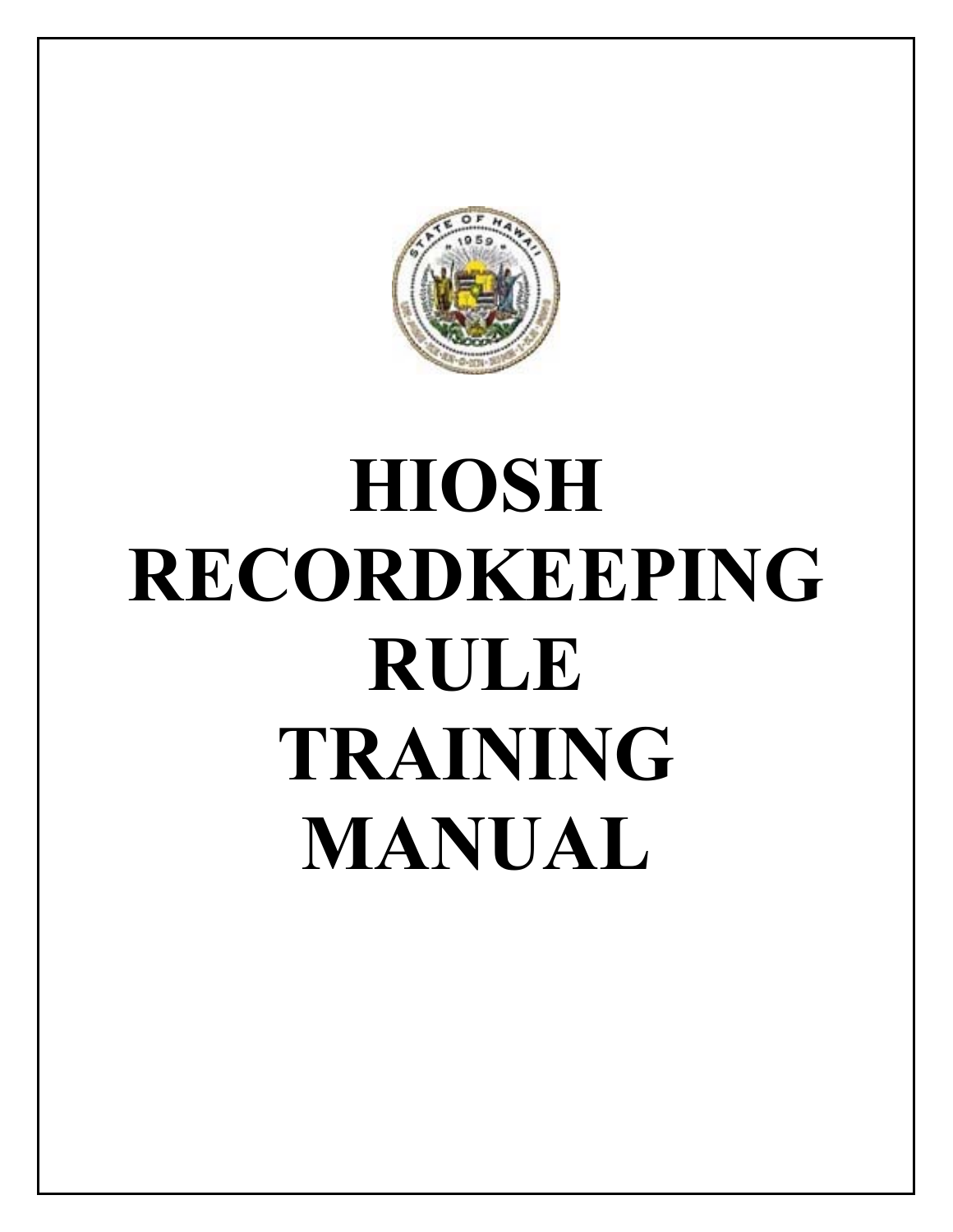# **ABOUT THIS MANUAL**

**PURPOSE:** The purpose of this manual is to assist businesses in understanding the revised recordkeeping regulation, which is scheduled to become effective January 1, 2002.

**HOW TO USE IT:** The manual is organized to follow the regulation, including 1904.0 (Purpose) to 1904.46 (Definitions) and 1952.4 (Injury and illness recording and reporting requirements for State Plans.) Six exercises have been included to promote discussion and participation, in the event that the manual is used in an instructional environment.

**DISCLAIMER:** This workbook was compiled and edited by Ken Hirai, Occupational Safety and Health Advisor, Hawaii Occupational Safety and Health Division (HIOSH), Department of Labor and Industrial Relations, State of Hawaii. Materials in this workbook are based on 29 CFR Parts 1904 and 1952, Occupational Injury and Illness Recording and Reporting Requirements, Final Rule, as published in the Federal Register, Friday, January 19, 2001, and information available at the time of publication. The materials in this workbook are not intended to replace the regulation itself. Rather, they are intended to assist employers in understanding the requirements of the regulation, and to record and report work-related fatalities, injuries and illnesses.

**On October 12, 2001, OSHA published a Federal Register Notice to delay the effective date of provisions of the final rule related to Hearing Loss, definition of Musculoskeletal Disorders (MSDs), checking an MSD column on the OSHA Form 300, and MSDs not being considered privacy concern cases. The notice also added a new paragraph related to recording cases of work-related Hearing Loss during calendar year 2002.**

**REPRODUCTION OF MATERIALS:** Materials contained in this publication is in the public domain and may be reproduced without permission of the government. Source credit is requested but not required.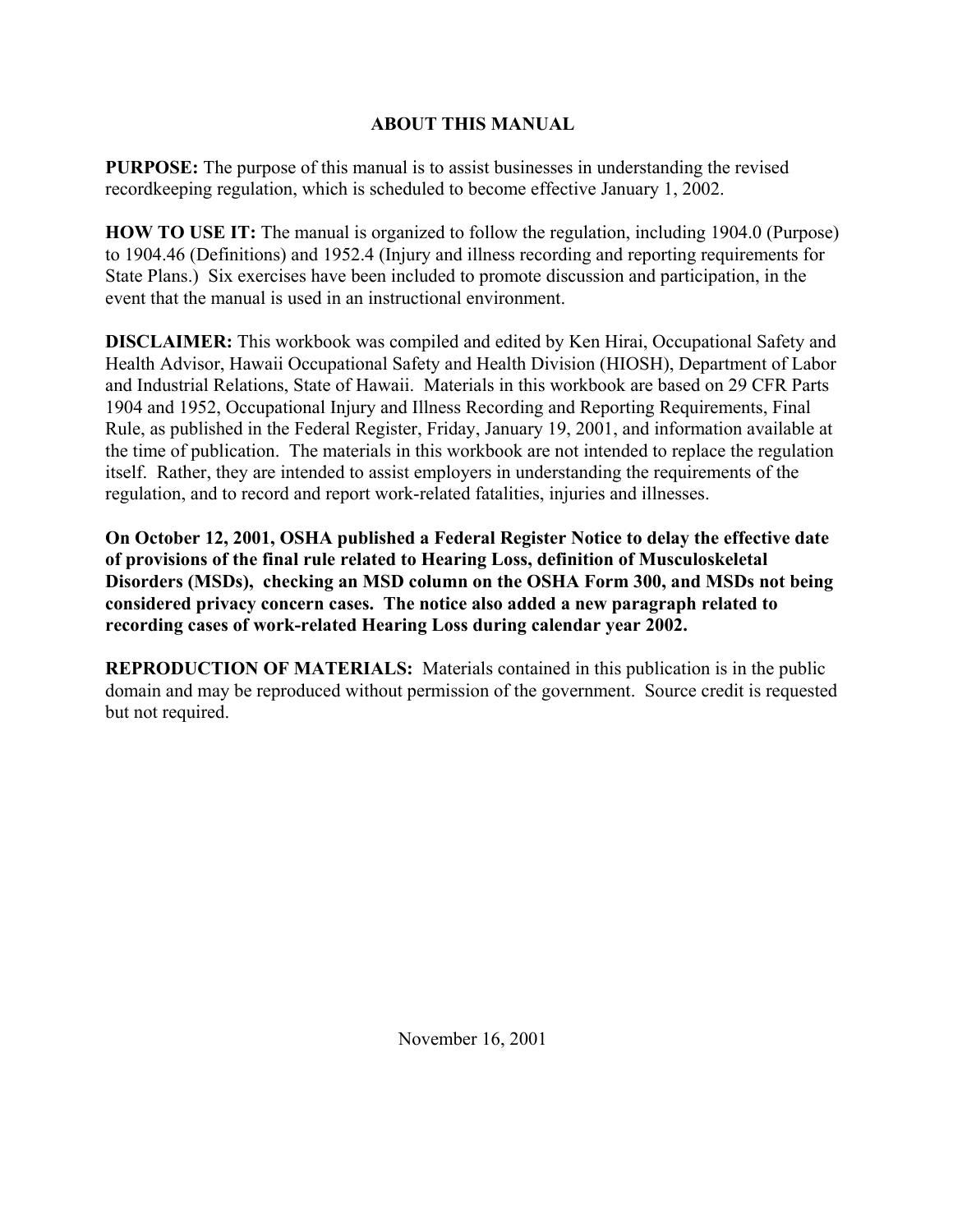# **Table of Contents**

| Welcome                                                                  | 1                |
|--------------------------------------------------------------------------|------------------|
| Purpose                                                                  | $\mathbf{1}$     |
| Objectives                                                               | $\mathbf{1}$     |
| Introduction                                                             | $\sqrt{2}$       |
| Background                                                               | $\overline{2}$   |
| Fundamental Principles/Purpose (1904.0)                                  | $\overline{3}$   |
| Recordkeeping Exemptions                                                 | 3                |
| Size (1904.1)                                                            | $\mathfrak{Z}$   |
| <b>Industry</b> (1904.2)                                                 | $\overline{3}$   |
| Non-Mandatory Appendix A to Subpart B - Partially Exempt Industries      | $\overline{4}$   |
| Exercise No. 1                                                           | 5                |
| Other Government Recordkeeping Requirements (WC-1)(1904.3)               | 5                |
| <b>Reporting Requirements</b>                                            | 5                |
| Exercise No. 2                                                           | $\overline{5}$   |
| Recordkeeping Forms and Recording Criteria (1904.4)                      | 6                |
| Decision Tree for Recordability                                          | 6                |
| Work-relatedness (1904.5)                                                | $\tau$           |
| <b>Work Environment</b>                                                  | $\boldsymbol{7}$ |
| Presumption of Work-relatedness                                          | $\overline{7}$   |
| Exercise No. 3                                                           | 8                |
| Preexisting Injury or Illness                                            | 8                |
| <b>Travel Status</b>                                                     | 9                |
| Exercise No. 4                                                           | 9                |
| Working at Home                                                          | 9                |
| New Cases (1904.6)                                                       | 10               |
| Chronic Work-related Illness                                             | 10               |
| Multiple Events or Exposures                                             | 10               |
| Reliance on Physician or Other Licensed Health Care Professional (PLHCP) | 10               |
| General Recording Criteria (1904.7)                                      | 10               |
| Recording Work-related Fatalities                                        | 11               |
| Recording "Days Away from Work"                                          | 11               |
| Exercise No. 5                                                           | 11               |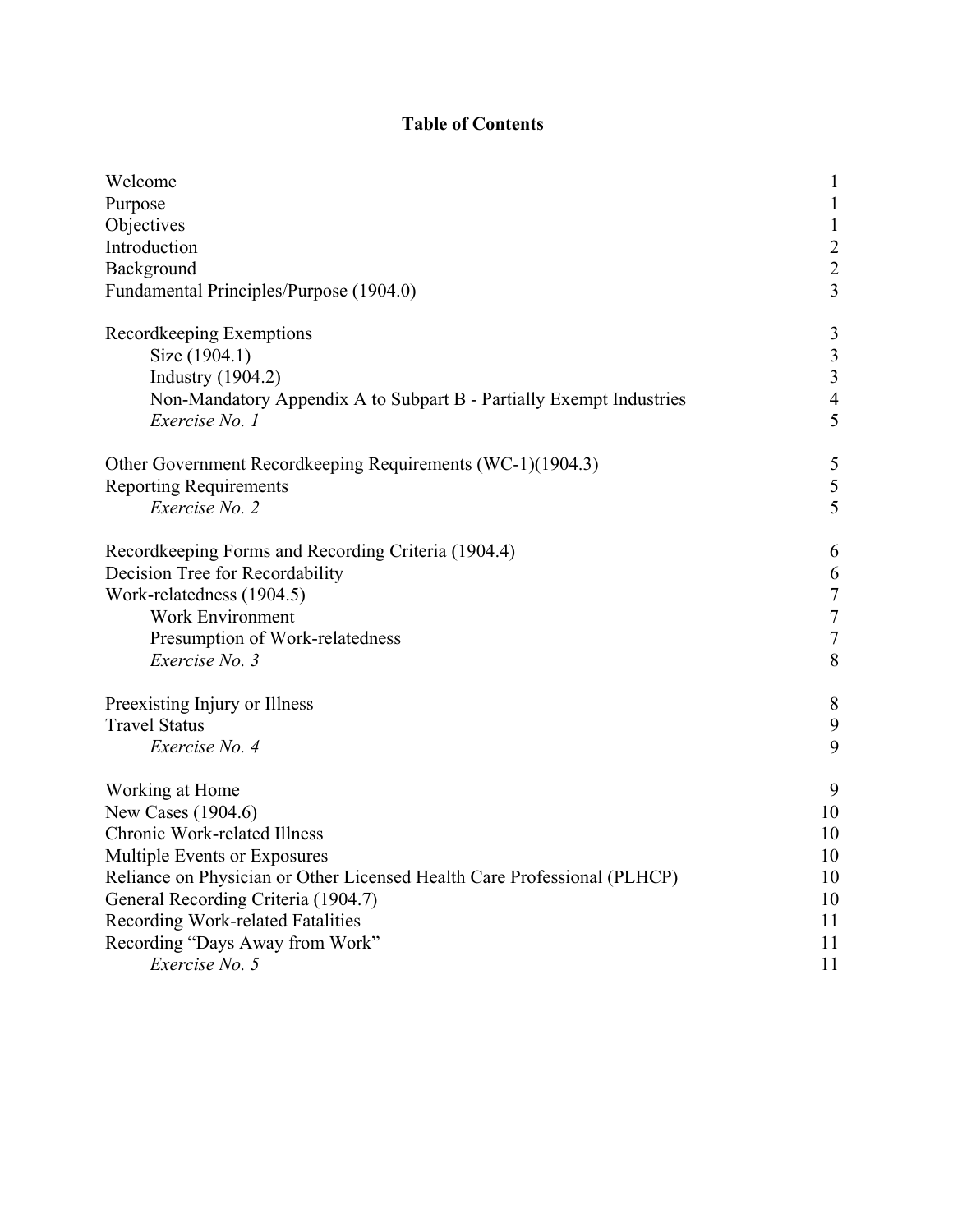| Recording Restricted Work/Job Transfer                                                                                                                    | 12 |  |  |  |  |                                                    |    |
|-----------------------------------------------------------------------------------------------------------------------------------------------------------|----|--|--|--|--|----------------------------------------------------|----|
| Recording Medical Treatment Beyond First Aid                                                                                                              | 13 |  |  |  |  |                                                    |    |
| First-aid – Complete List for Recordkeeping Purposes<br>Recording Loss of Consciousness<br>Recording "Significant" diagnosed injury or illness by a PLHCP |    |  |  |  |  |                                                    |    |
|                                                                                                                                                           |    |  |  |  |  | Recording Needlestick and Sharps Injuries (1904.8) | 14 |
|                                                                                                                                                           |    |  |  |  |  | Recording Cases Involving Medical Removal (1904.9) | 15 |
| Recording Occupational Hearing Loss (1904.10)(Postponed for one year)                                                                                     | 15 |  |  |  |  |                                                    |    |
| Recording Tuberculosis (TB) (1904.11)                                                                                                                     | 16 |  |  |  |  |                                                    |    |
| Recording Musculoskeletal Disorders (MSD) (Postponed for one year)                                                                                        | 17 |  |  |  |  |                                                    |    |
| Completing the OSHA 300 Log of Work-related Injuries and Illnesses (1904.29)                                                                              | 17 |  |  |  |  |                                                    |    |
| Exercise No. 6                                                                                                                                            | 18 |  |  |  |  |                                                    |    |
| <b>Recording Privacy Concern Cases</b>                                                                                                                    | 18 |  |  |  |  |                                                    |    |
| Multiple Business Establishments (1904.30)                                                                                                                | 19 |  |  |  |  |                                                    |    |
| Covered Employees (1904.31)                                                                                                                               | 20 |  |  |  |  |                                                    |    |
| Annual Summary (1904.32)                                                                                                                                  | 20 |  |  |  |  |                                                    |    |
| Completing the OSHA 300A Annual Summary                                                                                                                   | 21 |  |  |  |  |                                                    |    |
| Retention and Updating of Records (1904.33)                                                                                                               | 21 |  |  |  |  |                                                    |    |
| Change in Business Ownership (1904.34)                                                                                                                    | 21 |  |  |  |  |                                                    |    |
| Employee Involvement (1904.35)                                                                                                                            | 21 |  |  |  |  |                                                    |    |
| Discrimination (1904.36)                                                                                                                                  | 22 |  |  |  |  |                                                    |    |
| State Recordkeeping Regulations (1904.37)                                                                                                                 | 22 |  |  |  |  |                                                    |    |
| <b>Variances</b> (1904.38)                                                                                                                                | 23 |  |  |  |  |                                                    |    |
| Reporting Fatalities and Multiple Hospitalization Incidents (1904.39)                                                                                     | 24 |  |  |  |  |                                                    |    |
| Providing Records to Government Representatives, i.e., HIOSH (1904.40)                                                                                    | 25 |  |  |  |  |                                                    |    |
| OSHA Annual Survey (1904.41)                                                                                                                              | 25 |  |  |  |  |                                                    |    |
| Bureau of Labor Statistics (BLS) Survey (1904.42)                                                                                                         | 25 |  |  |  |  |                                                    |    |
| <b>Transition from Previous Regulation</b>                                                                                                                | 25 |  |  |  |  |                                                    |    |
| Key Definitions (1904.46)                                                                                                                                 | 25 |  |  |  |  |                                                    |    |
| Establishment                                                                                                                                             | 25 |  |  |  |  |                                                    |    |
| Injury                                                                                                                                                    | 26 |  |  |  |  |                                                    |    |
| Illness                                                                                                                                                   | 26 |  |  |  |  |                                                    |    |
| Physician or Other Licensed Health Care Professional (PLHCP)                                                                                              | 26 |  |  |  |  |                                                    |    |
| Injury and Illness Recording and Reporting Requirements for State Plans (1952.4)                                                                          |    |  |  |  |  |                                                    |    |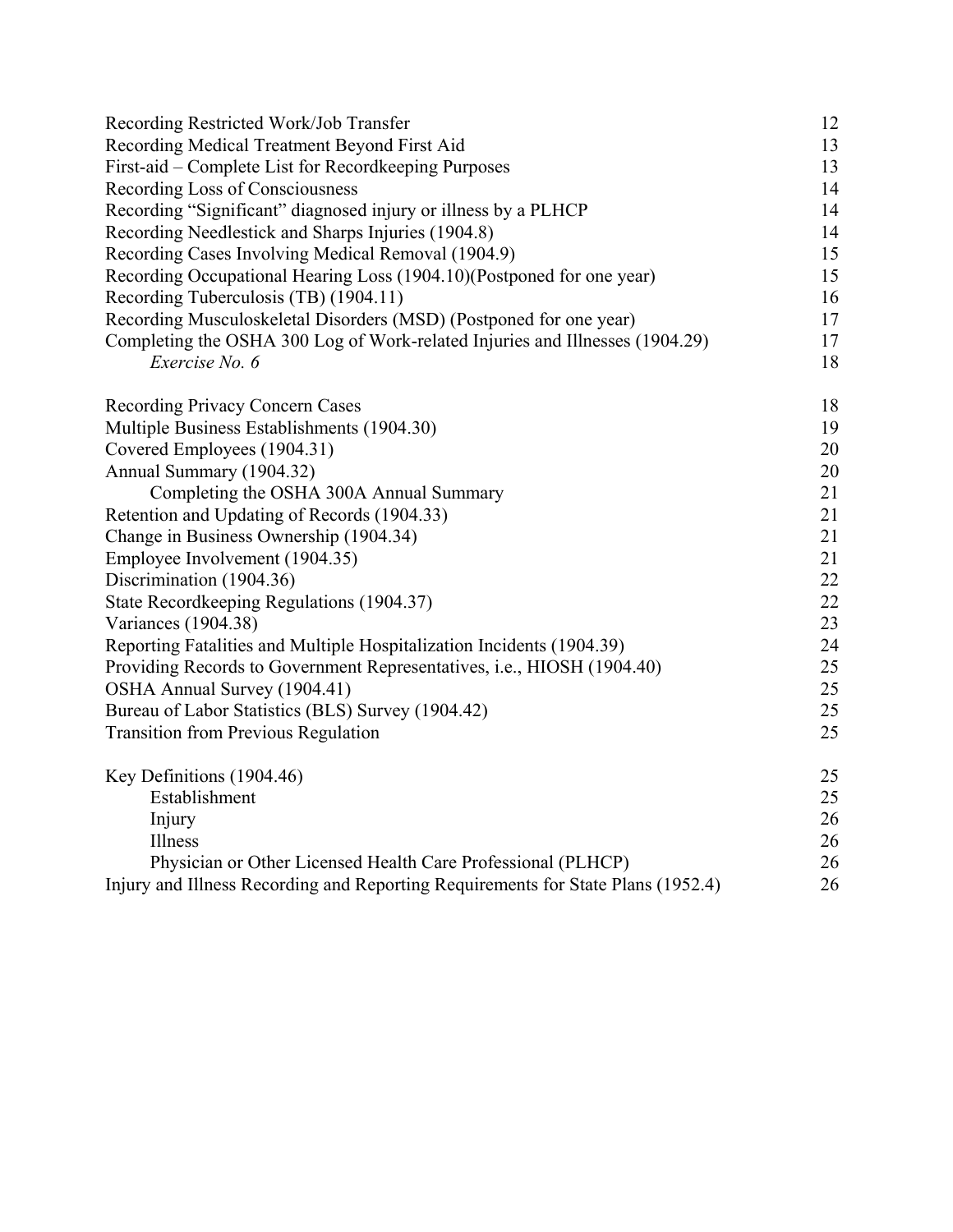# *WELCOME*

Welcome to the Recordkeeping Regulation training. This training is designed to be an interactive learning experience. Your participation is crucial to the learning process. Ask questions, contribute, and have fun!

# *PURPOSE*

This training is intended to familiarize you with the new recordkeeping regulation. At the conclusion of this training, you will be able to coach others in recordkeeping according to the standard.

# *OBJECTIVES*

The information and exercises will enable you to:

- 1. Properly complete the required or appropriate records (300 Log, 300-A Summary, 301 Incident Report, WC-1 Employer's Report of Industrial Injury, Confidential List of Privacy Concern Cases.)
- 2. Discuss other recordkeeping requirements, i.e., employee involvement, etc.
- 3. Be familiar with reporting requirements for fatalities, injury and illness to HIOSH.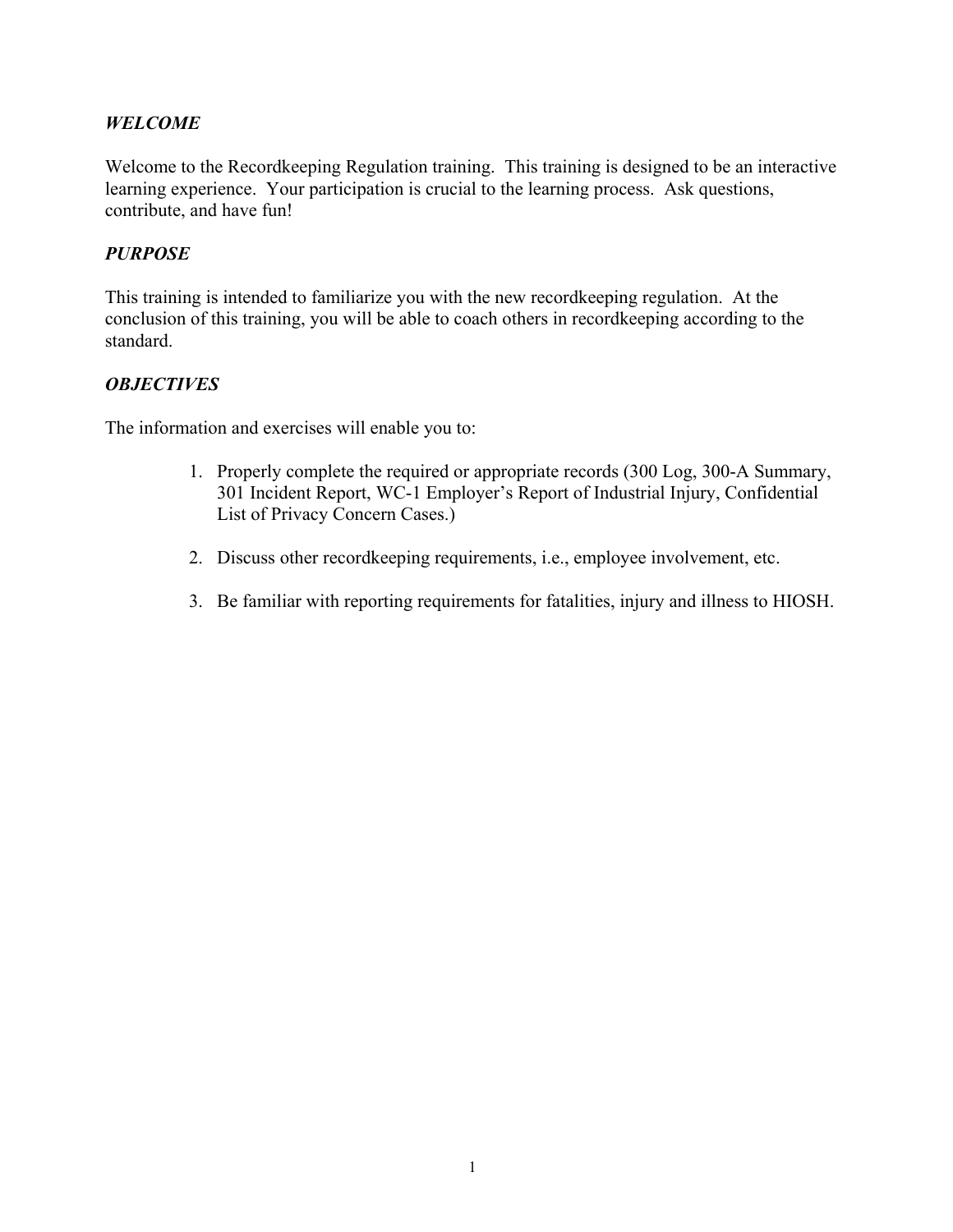# **Introduction**

This course provides you with information and instructional material to enable employers to comply with the new Occupational Injury and Illness Recording and Reporting Requirements; Final Rule, as published in the Federal Register, Friday, January 19, 2001, with an effective date of January 1, 2002.

On June 29, 2001 Secretary of Labor Elaine L. Chao announced that the regulation would go into effect as scheduled. However, the announcement stated that OSHA would be seeking comment on two proposed modifications to the rule–one related to the recording of work-related hearing loss, and the other related to the recording of "musculoskeletal disorders".

# **Background**

The previous regulation was last clarified in the "Blue Book" in 1986. Since then, there have been major changes in requirements for injury and illness recordkeeping. In 1986, for example, relatively few work-related musculoskeletal disorders, tuberculosis and stress claims were reported. In order to meet one of the primary purposes for recordkeeping – to raise employer awareness of workplace hazards and to help employers and employees to identify and control such hazards – a revision of the regulation was required.

The new recordkeeping rule is a regulation, not a standard. A standard specifies measures to be taken to remedy known occupational hazards. A regulation, on the other hand, is a means to effectuate other statutory purposes, including the collection and dissemination of records on occupational injuries and illnesses.

As with many recent regulations and standards, it is written in plain language, and in a question and answer format. The recordkeeping forms are printed on 8-1/2 by 14 inch paper (legal size).

Under the former rule, most employers maintained two forms to satisfy recordkeeping requirements – the OSHA 200 Log and Summary of Occupational Injuries and Illnesses, and the WC-1 Employer's Report of Industrial Injury, which was considered to be equivalent to the OSHA 101 Supplementary Record of Occupational Injuries and Illnesses.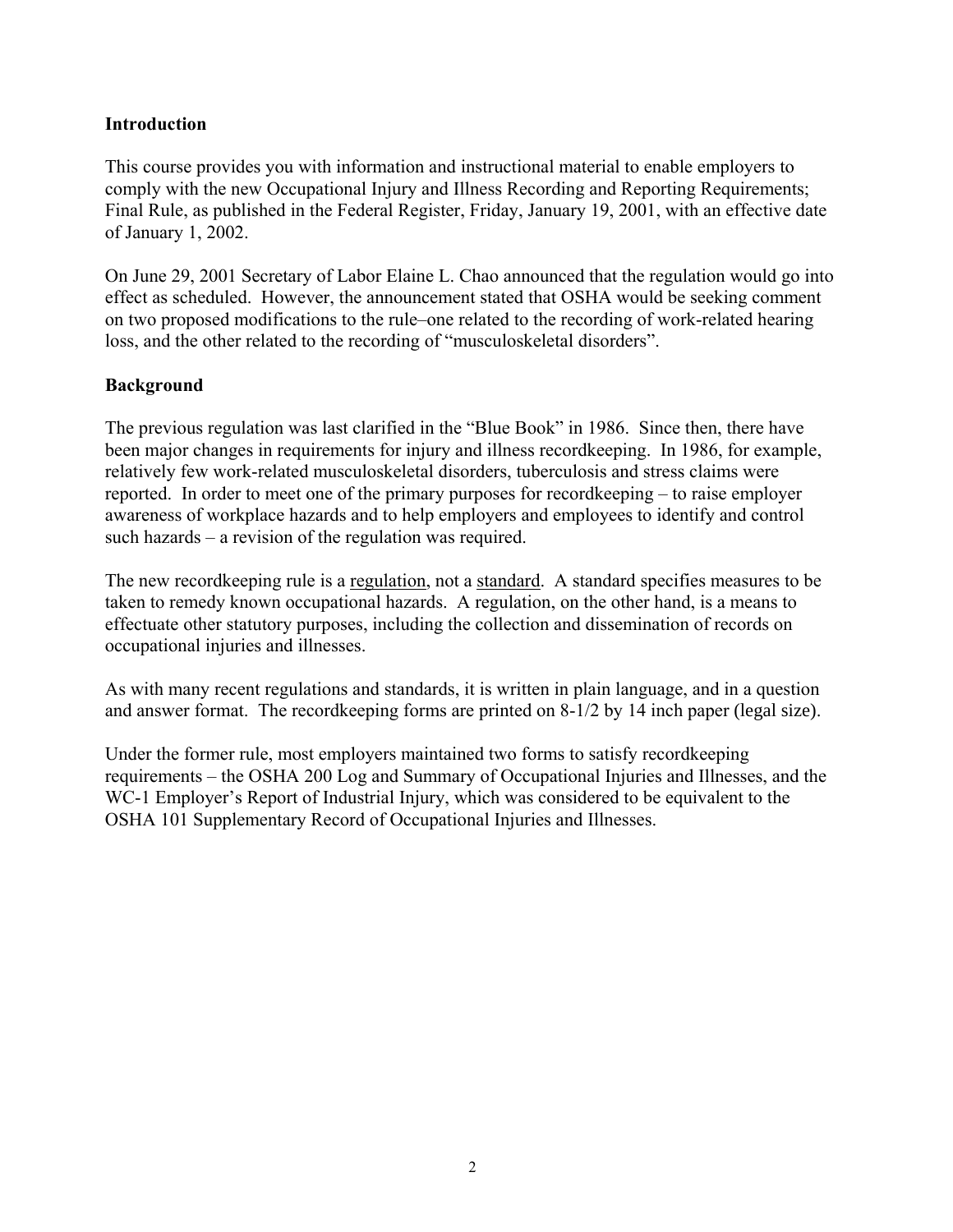The new rule may require employers to maintain up to four or five records:

OSHA Form 300 - Log of Work-Related Injuries and Illnesses

OSHA Form 300A - Summary of Work-Related Injuries and Illnesses

OSHA Form 301 - Injury and Illness Incident Report

WC-1 - Employer's Report of Industrial Injury

Confidential Privacy Concern Case Log

# **Fundamental Principles/Purpose (1904.0)**

Recording or reporting work-related fatality, injury or illness does not mean that:

The employer or employee was at fault, or

A violation of regulations has taken place, or

The employee is eligible for workers' compensation or other benefits

# **Recordkeeping Exemptions**

**Size (1904.1) --** If your company, including all establishments, had 10 or less employees **at all times** in the last calendar year, you do not have to maintain injury and illness records, unless you are informed in writing that you must keep records.

**Industry (1904.2) --** Low hazard industries do not need to keep OSHA injury and illness records, unless they are asked to keep the records. These industries are in Standard Industrial Codes (SICs) 52 to 89, and include retail, service, finance, insurance and real estate. The full list of eligible industries is listed in Appendix A to the regulation. **Hardware stores (SIC 525) and Health Services (SIC 80's) including offices and clinics of medical doctors and dentists, specialty outpatient facilities (drug treatment, mental health centers, etc.) are NOT partially exempted in the State of Hawaii.**

The SIC exemption applies to individual establishments. Injury and illness records must be maintained for any establishment that is outside of the exempted SICs. Therefore, in some companies, records may be required for some establishments, while others may be exempt.

*Basis for selecting industries for exemption: Using a 3-digit SIC, industries which were below 75% of the national average for their SIC, during the last 3 years prior to the rule were place on the list of partially exempt industries.*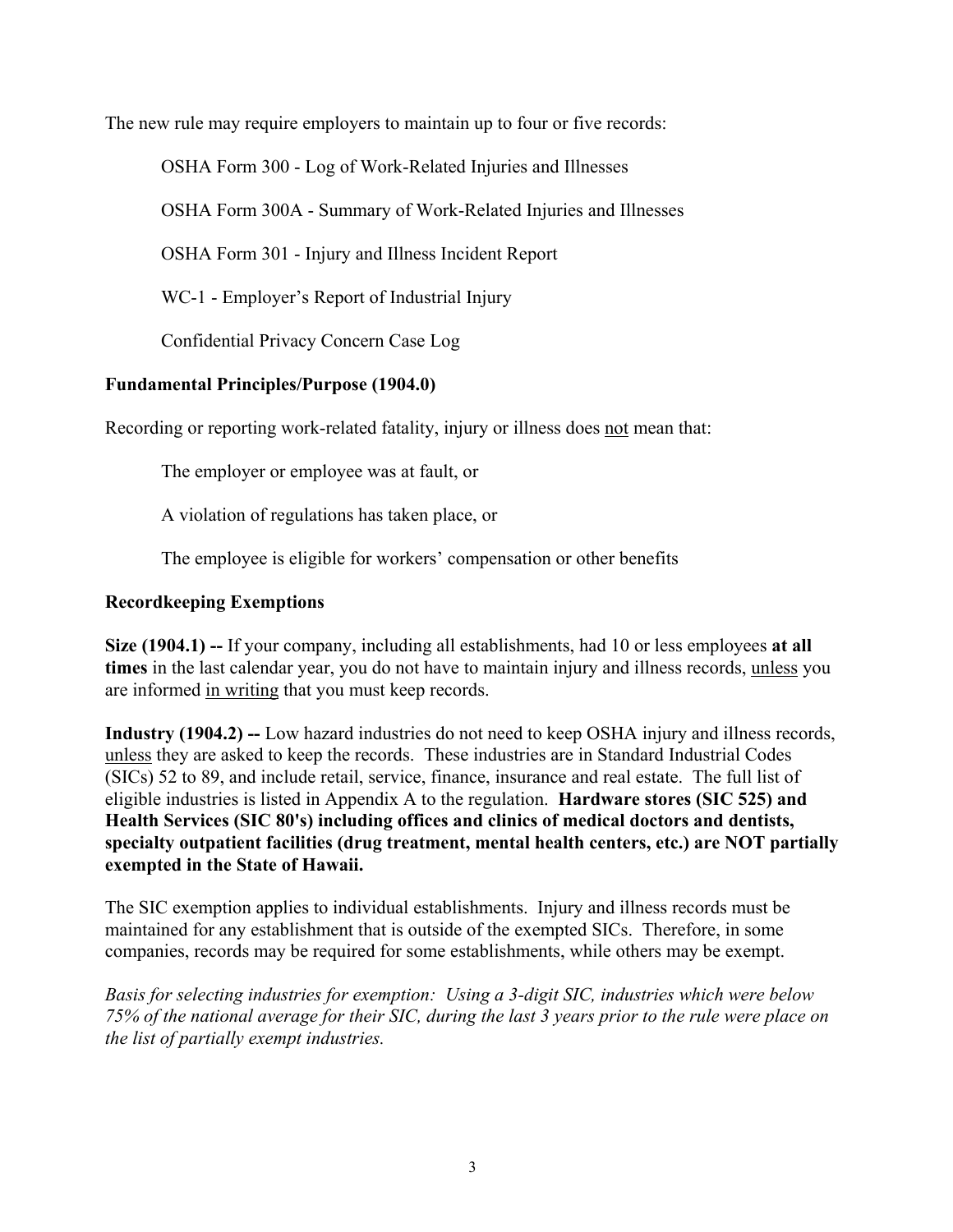## **Non-Mandatory Appendix A to Subpart B---Partially Exempt Industries**

Employers are not required to keep OSHA injury and illness records for any establishment classified in the following Standard Industrial Classification (SIC) codes unless they are asked in writing to do so by OSHA, the Bureau of Labor Statistics (BLS), or a state agency operating under the authority of OSHA or the BLS. All employers, including those partially exempted by reason of company size or industry classification, must report to OSHA any workplace incident that results in a fatality or the hospitalization of three or more employees (see §194.39).

| <b>SIC</b> | <b>INDUSTRY DESCRIPTION</b>                            | <b>SIC</b> | <b>INDUSTRY DESCRIPTION</b>                                                   |
|------------|--------------------------------------------------------|------------|-------------------------------------------------------------------------------|
| CODE       |                                                        | CODE       |                                                                               |
| 525        | <del>Hardware Stores</del>                             | 725        | Shoe Repair and Shoeshine Parlors                                             |
| 542        | <b>Meat and Fish Markets</b>                           | 726        | <b>Funeral Service and Crematories</b>                                        |
| 544        | Candy, Nut, and Confectionery Stores                   | 729        | <b>Miscellaneous Personal Services</b>                                        |
| 545        | <b>Dairy Products Stores</b>                           | 731        | <b>Advertising Services</b>                                                   |
| 546        | <b>Retail Bakeries</b>                                 | 732        | <b>Credit Reporting and Collection Services</b>                               |
| 549        | Miscellaneous Food Stores                              | 733        | Mailing, Reproduction, & Stenographic Services                                |
| 551        | New and Used Car Dealers                               | 737        | <b>Computer and Data Processing Services</b>                                  |
| 552        | <b>Used Car Dealers</b>                                | 738        | Miscellaneous Business Services                                               |
| 554        | <b>Gasoline Service Stations</b>                       | 764        | Reupholstery and Furniture Repair                                             |
| 557        | <b>Motorcycle Dealers</b>                              | 78         | <b>Motion Picture</b>                                                         |
| 56         | <b>Apparel and Accessory Stores</b>                    | 791        | Dance Studios, Schools, and Halls                                             |
| 573        | Radio, Television, & Computer Stores                   | 792        | Producers, Orchestras, Entertainers                                           |
| 58         | <b>Eating and Drinking Places</b>                      | 793        | <b>Bowling Centers</b>                                                        |
|            |                                                        |            | Offices & Clinics of Medical Doctors                                          |
| 592        | Liquor Stores                                          | 802        | Offices & Clinics of Dentists                                                 |
| 594        | Miscellaneous Shopping Goods Stores                    | 803        | Offices of Osteopathic Physicians                                             |
| 599        | Retail Stores, Not Elsewhere Classified                | 804        | Offices of Other Health Practitioners                                         |
| 60         | Depository Institutions (banks & savings institutions) | 807        | <b>Medical and Dental Laboratories</b>                                        |
| 61         | Nondepository Institutions (credit institutions)       | 809        | Health and Allied Services, Not Elsewhere Classified                          |
| 62         | Security and Commodity Brokers                         | 81         | <b>Legal Services</b>                                                         |
| 63         | <b>Insurance Carriers</b>                              | 82         | Educational Services (schools, colleges, universities and<br>libraries)       |
| 64         | Insurance Agents, Brokers, & Services                  | 832        | Individual and Family Services                                                |
| 653        | <b>Real Estate Agents and Managers</b>                 | 835        | <b>Child Day Care Services</b>                                                |
| 654        | <b>Title Abstract Offices</b>                          | 839        | Social Services, Not Elsewhere Classified                                     |
| 67         | Holding and Other Investment Offices                   | 841        | <b>Museums and Art Galleries</b>                                              |
| 722        | Photographic Studios, Portrait                         | 86         | <b>Membership Organizations</b>                                               |
| 723        | <b>Beauty Shops</b>                                    | 87         | Engineering, Accounting, Research, Management, and<br><b>Related Services</b> |
| 724        | <b>Barber Shops</b>                                    | 899        | Services, not elsewhere classified                                            |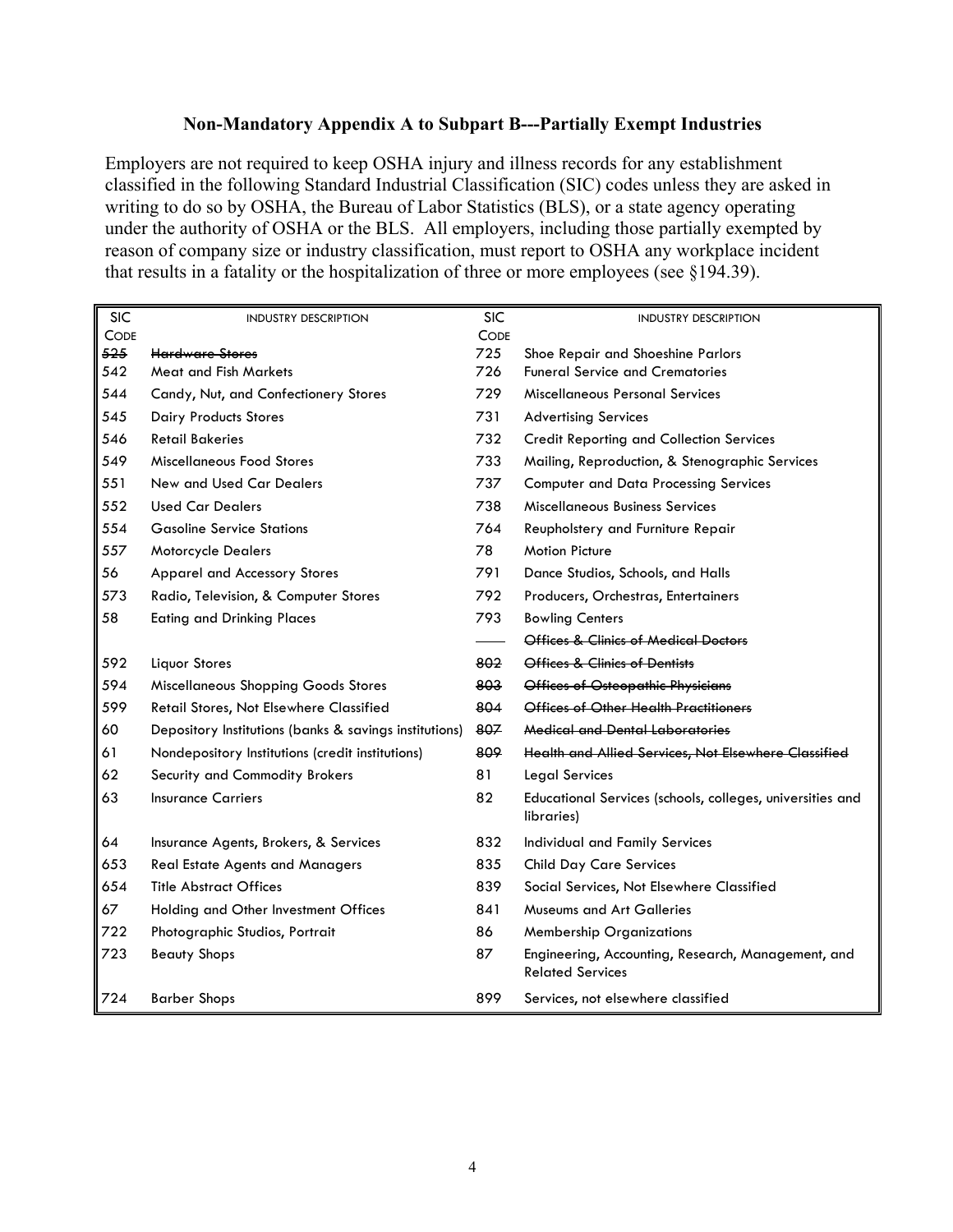"Establishment" means a single physical location where business is conducted or where services of industrial operations are performed; for example, a factory, mill, store, hotel, restaurant, movie theater, farm, ranch, bank, sales office, warehouse, or central administrative office (12-50-2).

SIC's can be determined by using the Standard Industrial Classification Manual, Executive Office of the President, Office of Management and Budget. The manual can be viewed on the OSHA Internet Homepage, **[www.osha.gov](http://www.osha.gov/oshstats/sicser.html)** , under Inspection Data. HIOSH offices can assist in determining your SIC.

*Exercise No. 1* -- ABC Ranch has a total of 15 employees. The business is located on two properties. On one property, 9 employees operate a cattle ranch (SIC 0212). On the other property, 6 employees operate a retail store, which sells candy, nuts, and other confectionery to tourists. Which establishment, if any, must maintain records of injury and illness?

# **Other Government Recordkeeping Requirements (1904.3)**

Hawaii's WC-1 Employer's Report of Industrial Injury has recently been modified with data elements from OSHA's Form 301. The WC-1 Report can now be used to meet the injury/illness reporting requirement at the Hawaii Disability Compensation Division(DCD) and OSHA (for Form 301).

# **Reporting Requirements**

Regardless of the size of a company or establishment, or the SIC involved, any work-related incident resulting in:

Death of any employee

Inpatient hospitalization of three or more employees

Property damage in excess of \$25,000,

must be orally reported to HIOSH within eight hours of the incident, or the time the incident is reported to any agent or employee of the employer.

*Exercise No. 2* -- XYZ and Associates is an insurance company. At 7:30 a.m. the company van, with three employees is involved in a traffic accident with a large construction crane. Two employees are treated at a hospital emergency room and released. The third employee is transferred to an inpatient ward for observation. Must the company report the accident? What is the latest time that the company must report the accident to HIOSH?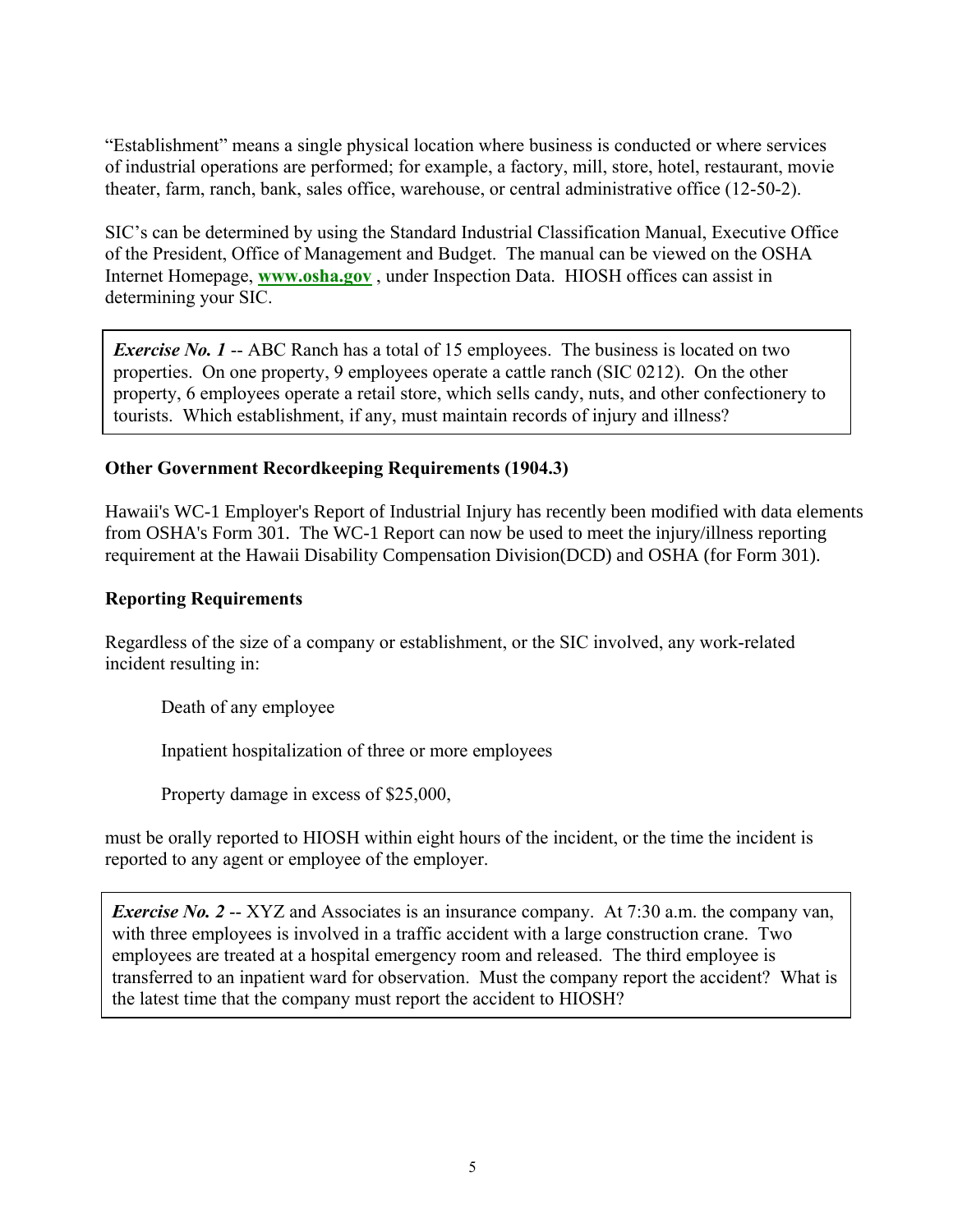# **Recordkeeping Forms and Recording Criteria (1904.4)**

If your company, because of size or SIC, is required to keep records, then any fatality, injury, or illness must be recorded if it:

Is work-related (1904.5); and Is a new case (1904.6); and Meets one or more of the General Recording Criteria (1904.7); or Meets the recording criteria for Needlestick and sharps, Medical removal, Hearing loss\*, Tuberculosis, and Musculoskeletal disorders (1904.8 thru 1904.12)\*

\*Recording of work-related hearing loss, the definition of "musculoskeletal disorder" and checking the MSD column on the OSHA Log postponed for one year.

## **Decision Tree for Recordability**

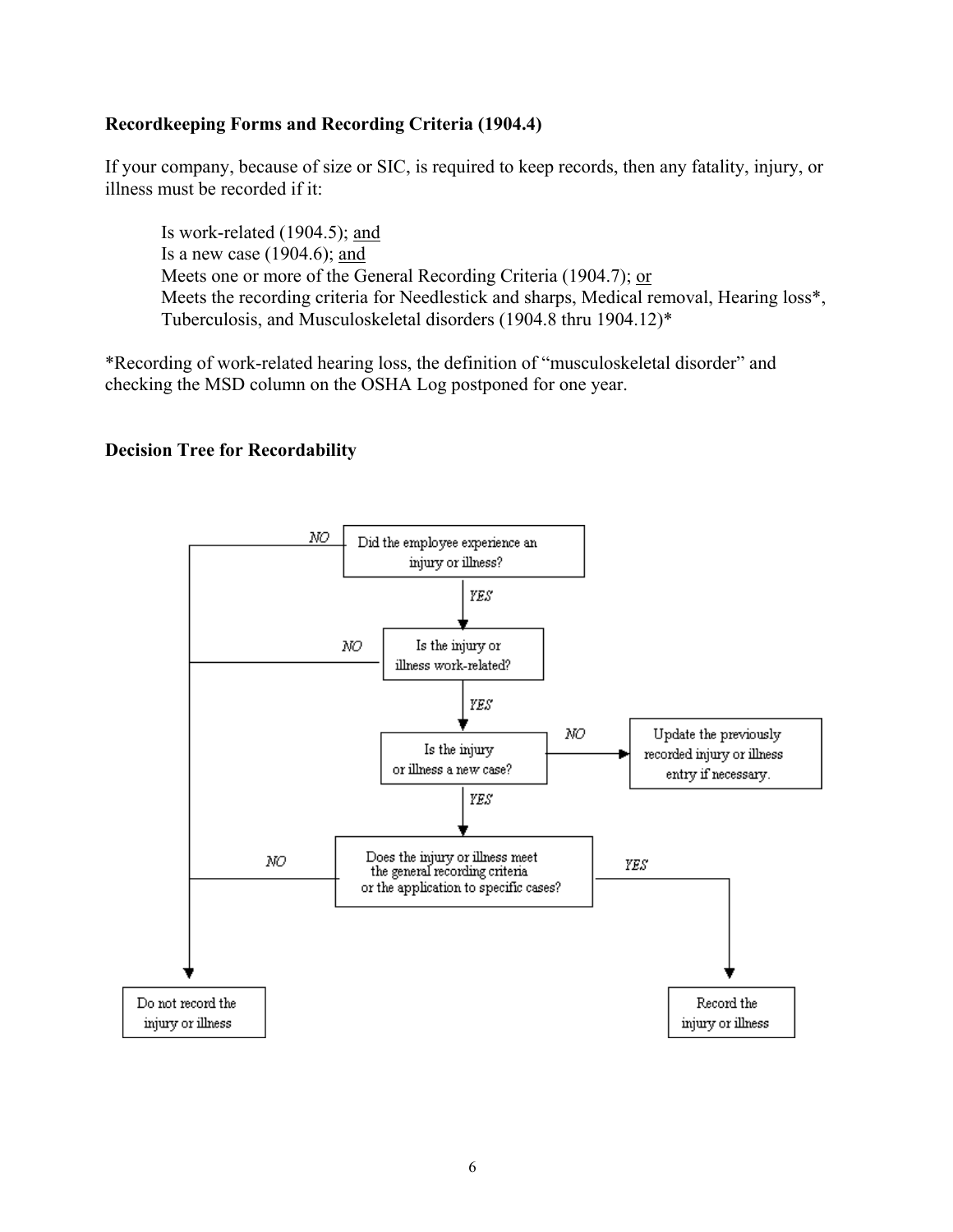# **Work-relatedness (1904.5)**

An event or exposure in the work environment either:

Caused or contributed to the injury or illness **or**

Significantly aggravated a pre-existing injury or illness

# **Work Environment**

The establishment and other locations where one or more employees work, or are present as a condition of employment.

Includes physical locations, equipment, or materials used during work.

# **Presumption of Work-relatedness**

Work-relatedness is presumed, **unless the following exceptions apply**:

Employee was a member of the general public,

Injury or illness surfaced at work, but resulted from non-work-activity,

Employee was participating in a voluntary wellness program (blood donation, exercise class, etc.),

Injury or illness results from eating, drinking, or preparing food for personal consumption (unless food was contaminated by workplace contaminants),

Employee was doing personal tasks outside of assigned working hours,

Injury or illness results from personal grooming, self-medication for non-work-related condition, or is self-inflicted,

Employee was in a motor vehicle accident on company property while commuting,

 Illness is the common cold or flu (other contagious diseases contracted at work are workrelated).

Illness is a mental illness (unless employee voluntarily provides an opinion from a Physician or Other Licensed Health Care Professional (PLHCP), that the illness is work-related).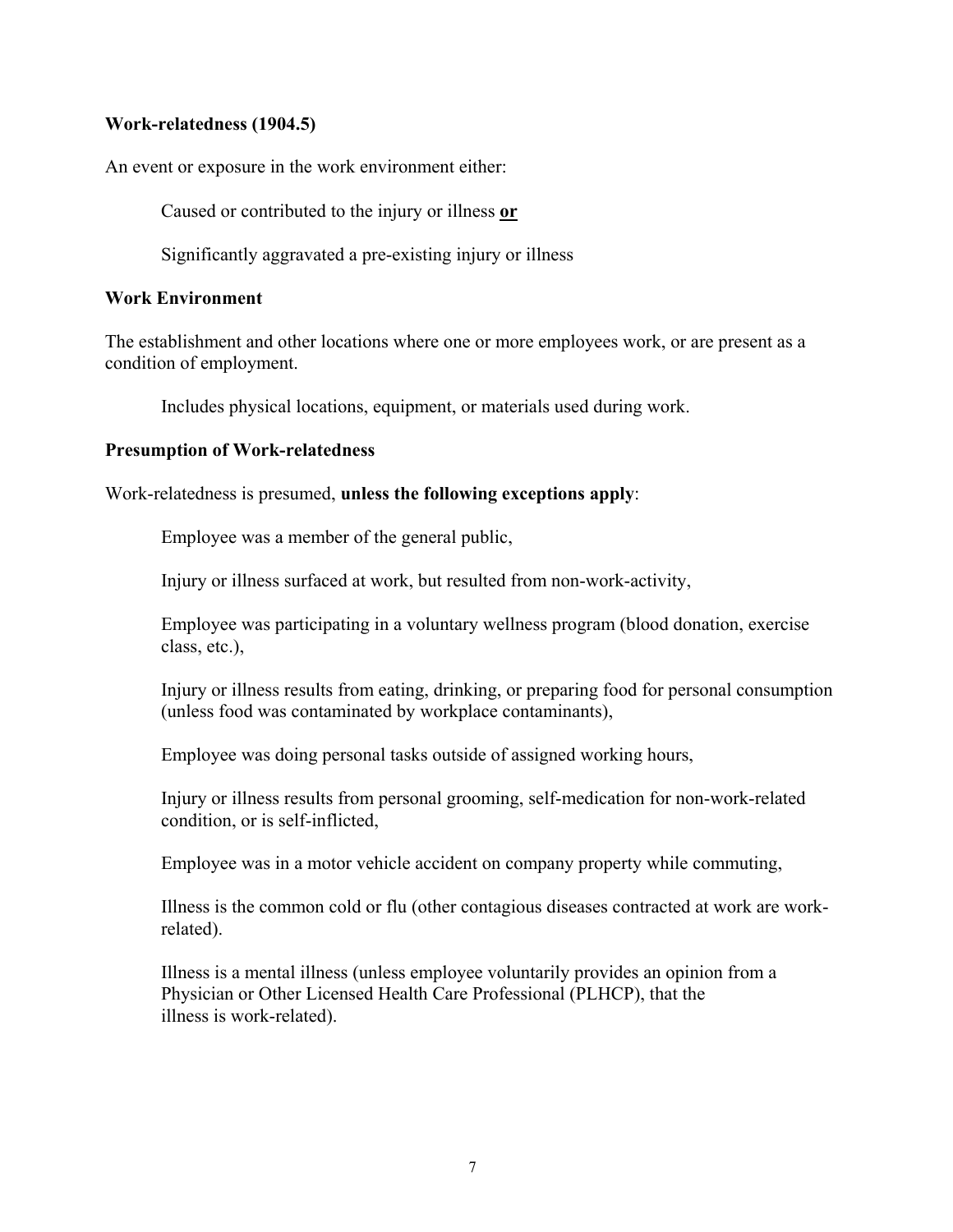Handling a case when **work-relatedness is questionable**.

Employer must evaluate work duties and environment, then decide whether exposures in the work environment either caused, contributed, or significantly aggravated the condition.

*Exercise No.* 3 – Employee cuts finger while preparing vegetables for the company Christmas party. Employee was in the lunchroom, using another employee's knife. Employee was taken to the emergency room, where a physician cleaned and closed the wound with a butterfly bandage. Employee returned to work the same day. Was the injury work-related?

# **Preexisting Injury or Illness**

# Handling a case when **"significant aggravation" of a preexisting injury or illness is questionable.**

Work relatedness occurs if an event or exposure in the workplace results in any of the following, provided that the preexisting condition, in itself, would not have resulted in the same outcome:

Death,

Loss of consciousness,

One or more days away from work, days of restricted work or job transfer,

Medical treatment (management and care of a patient to combat disease or disorder),

Which injuries and illnesses can be considered **"preexisting conditions"?**

Injuries and illnesses which result solely from a non-work-related event or exposure that occurred outside the work environment.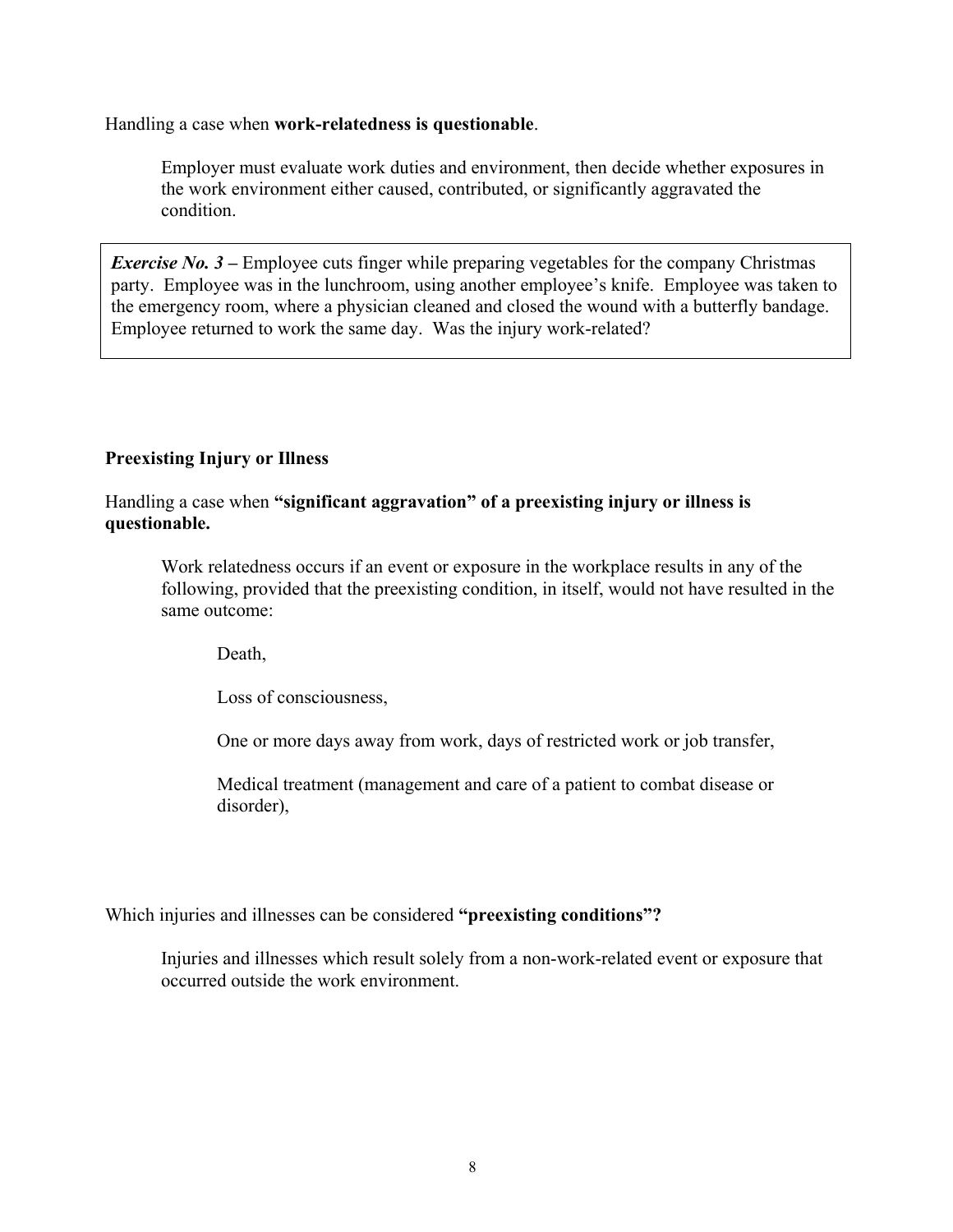# **Travel Status**

Handling a case which occurs while on **travel status**.

Work-related injuries and illnesses can occur while the employee is on travel status as long as the employee is engaged in work activities which are **"in the interest of the employer."** Therefore, work-related injuries and illnesses do not have to occur on the premises. Two exceptions to work-relatedness on travel:

 Injuries and illnesses which occur in a hotel, motel, or other temporary residence, are considered to have occurred in a **"home away from home"**, and are generally not work related.

*Exercise No.* 4 -- *Employee is in a motel room, on a business trip.* While walking to answer a telephone call from the company, employee accidentally kicks the leg of a coffee table, injuring his foot. X-ray taken immediately after the accident, reveals that a bone in the foot is fractured. Is the injury work related? If a similar injury, under similar circumstances, had happened in the employee's home, would the injury be work related?

> Injuries and illnesses which occur when the employee takes a personal detour are generally not work related.

## **Working at Home**

Handling a case which occurs while **working at home**.

Work-relatedness is based on the following criteria:

Work is performed for **pay or compensation**, and

Injury or illness is **directly related to the performance** of work, as opposed to the general home environment.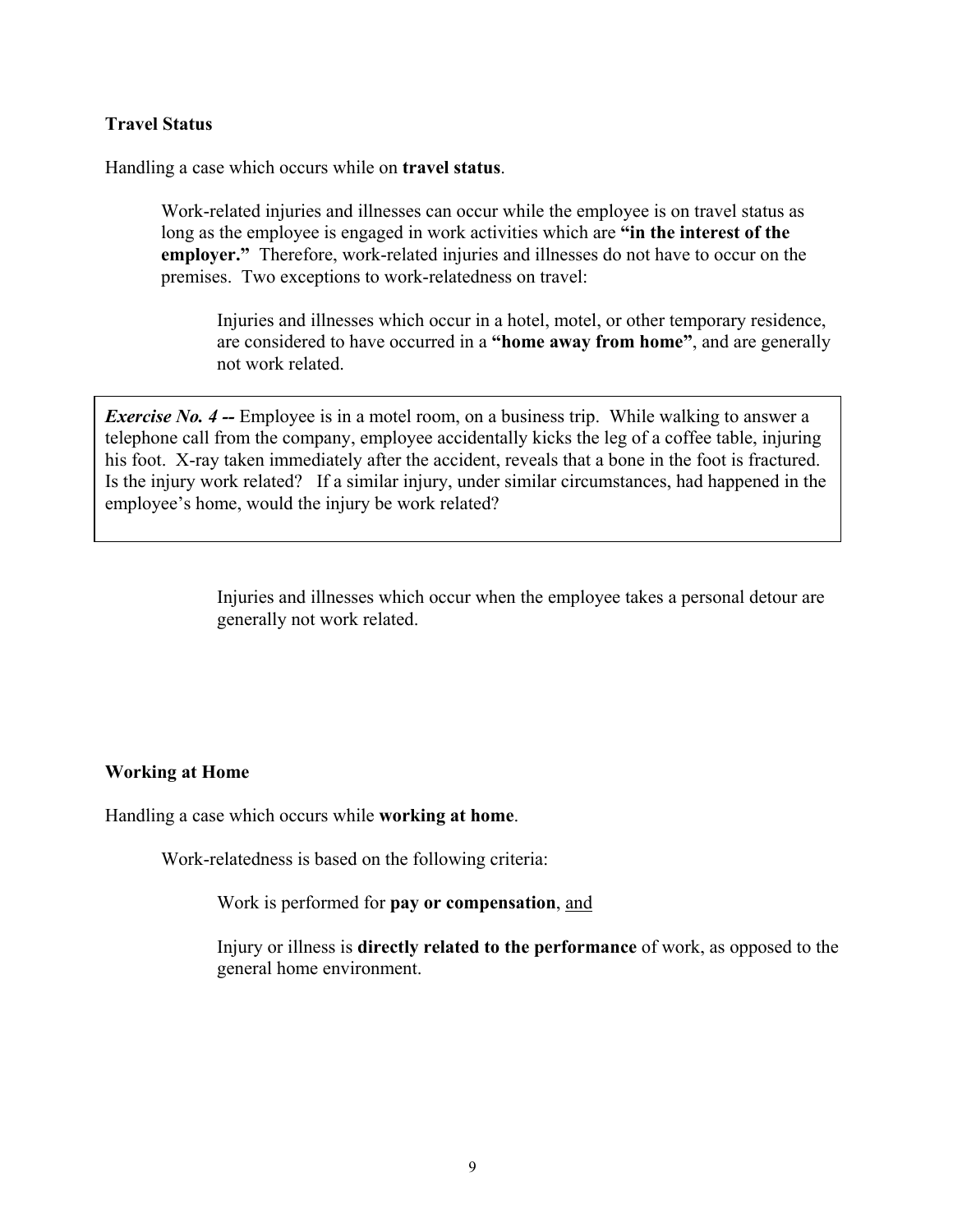### **New Cases (1904.6)**

Employee has never experienced the same type of injury or illness that affects the same part of the body, or

Having experienced an injury or illness, the employee recovers completely, and another event or exposure in the work environment causes the signs or symptoms to reappear.

### Handling a **chronic work-related illness**.

In the absence of an exposure in the workplace, chronic illnesses, such as occupational cancer, asbestosis, etc., are **only recorded once**.

#### Handling **multiple events or exposures**.

**Each incident** resulting in signs or symptoms of an injury or illness must be **treated as a new case**.

**Reliance on PLHCP** to determine new case or recurrence of an old case.

You do not have to seek the advice of a PLHCP, however if you do, you must follow the recommendation. If you receive two or more recommendations, you must make a decision and record the case based on the most authoritative recommendation.

## **General Recording Criteria (1904.7)**

An injury or illness is considered recordable if it results in any one of the **general recording criteria:**

Death [1904.7(b)(2)]

Days away from work  $[1904.7(b)(3)]$ 

Restricted work or transfer to another job [1904.7(b)(4)]

Medical treatment beyond first aid [1904.7(b)(5)]

Loss of consciousness  $[1904.7(b)(6)]$ 

Significant injury or illness diagnosed by a PLHCP [1904.7(b)(7)]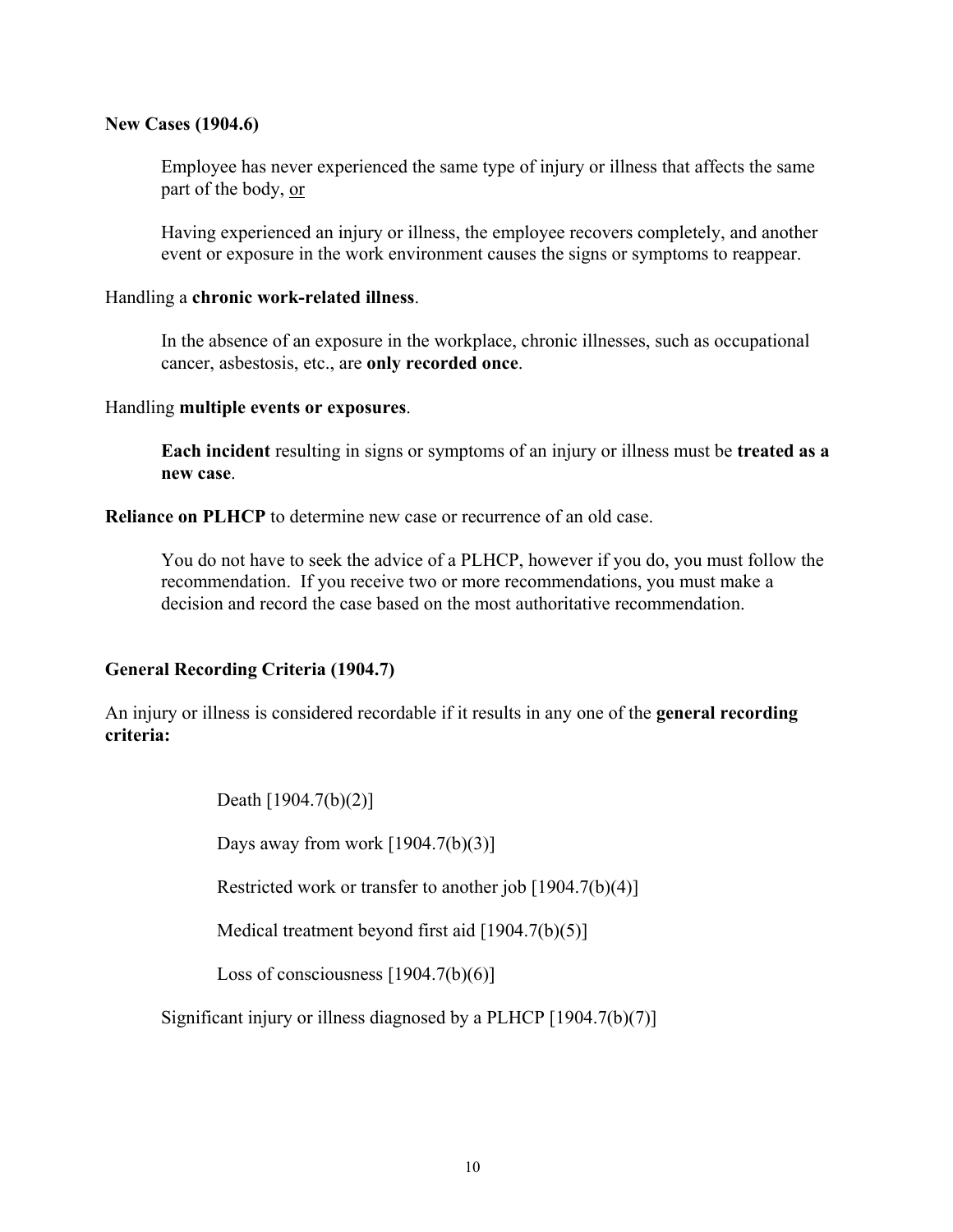## **Recording Work-related Fatalities**

Check the block on the OSHA 300, under the "Death" category. Report the fatality to HIOSH within eight (8) hours.

#### **Recording "Days away from work"**

Check the block on the OSHA 300, under the "Days away from work" category.

For extended absences, estimate the number of days the employee will be away, and update the log with actual days, when known.

Count from the day after the injury or illness.

If a PLHCP recommends days away, but employee continues to work, the number of recommended days away must be logged. If two or more PLHCP are involved, follow the most authoritative recommendation.

If a PLHCP recommends return to work, but employee stays away, count ends on date of recommended return.

Count calendar days, including weekends, holidays, or days employee was not scheduled to work.

Total days away from work and/or days of job transfer or restriction is "capped" at 180 days.

If employee terminates employment for reasons unrelated to the injury or illness, the count can stop. If employee leaves because of the injury or illness, estimate and log the total number of days away and/or days of restriction/job transfer.

*Exercise No.* 5 -- *Employee* is terminated for violating a company safety rule. The rule violation caused an accident, in which another worker was fatally injured. The employee received injuries, which require restricted work. Must the employer estimate and log total number of restricted work days following the termination?

Each injury or illness is only recorded once–in the year the case occurred. If employee is still away when annual summary is prepared, estimate the total calendar days away, and update the log when the day count is known, or the 180 day cap is reached.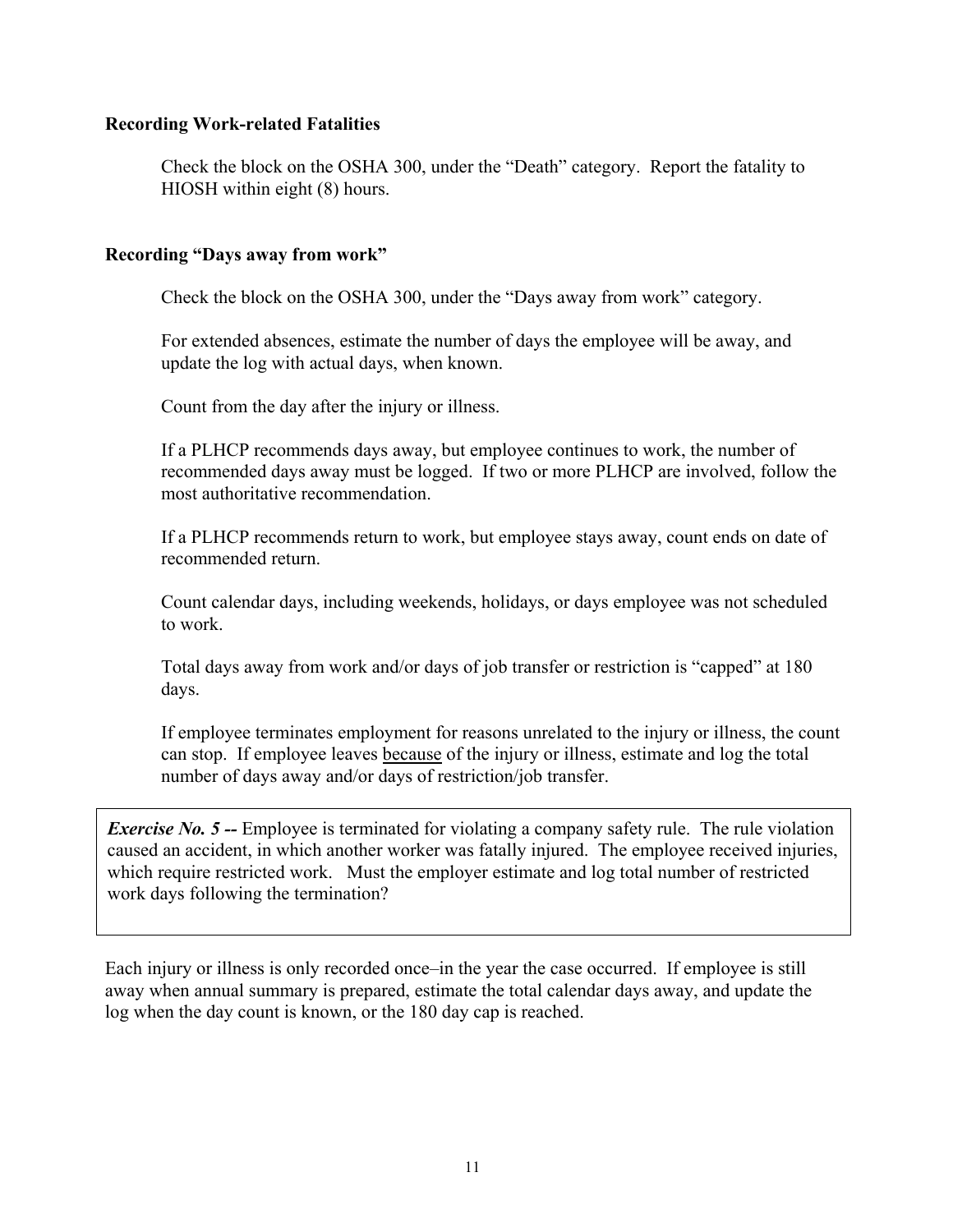## **Recording Restricted Work/Job Transfer**

Place a check in the block under "job transfer or restriction", and enter the number of days in the "On job transfer or restriction" column.

Restricted work occurs when employee is denied performance of one or more routine job functions, or a full workday by the employer or PLHCP.

"Routine functions" are work activities which employee would perform at least once per week.

Restriction or job transfer is **not** recorded, if it only applies to the day of injury or illness.

Work restriction is logged only if it affects the employee's performance of routine functions. If employee is restricted from lifting, but the employee's routine functions do not include lifting, there is no work restriction.

A partial work shift is logged as a day of job transfer/restriction, but not on the day of injury or illness.

If employee works a full shift, and performs all routine functions – but at a slower pace, there is no work restriction.

If PLHCP recommends vague restrictions, such as, "take it easy", work restrictions, as defined by the standard, must be clarified. If clarification cannot be obtained, the case will be logged as restricted work.

If PLHCP recommends job restriction, but employee works anyway, the case must be logged as recommended. In addition, the employer should insure that employee complies with the restriction.

Job transfer occurs when employee is assigned to another job for part of a day – but not on the day of injury or illness.

Job transfer or work restriction are recorded in the same block of the OSHA 300.

Job transfer or work restriction are counted in the same way as days away from work. However, if employee is permanently transferred to a job that has been modified or permanently changed to eliminate the routine functions that the employee was restricted from performing, the count stops when the modification or change is made permanent. At least one day must be counted.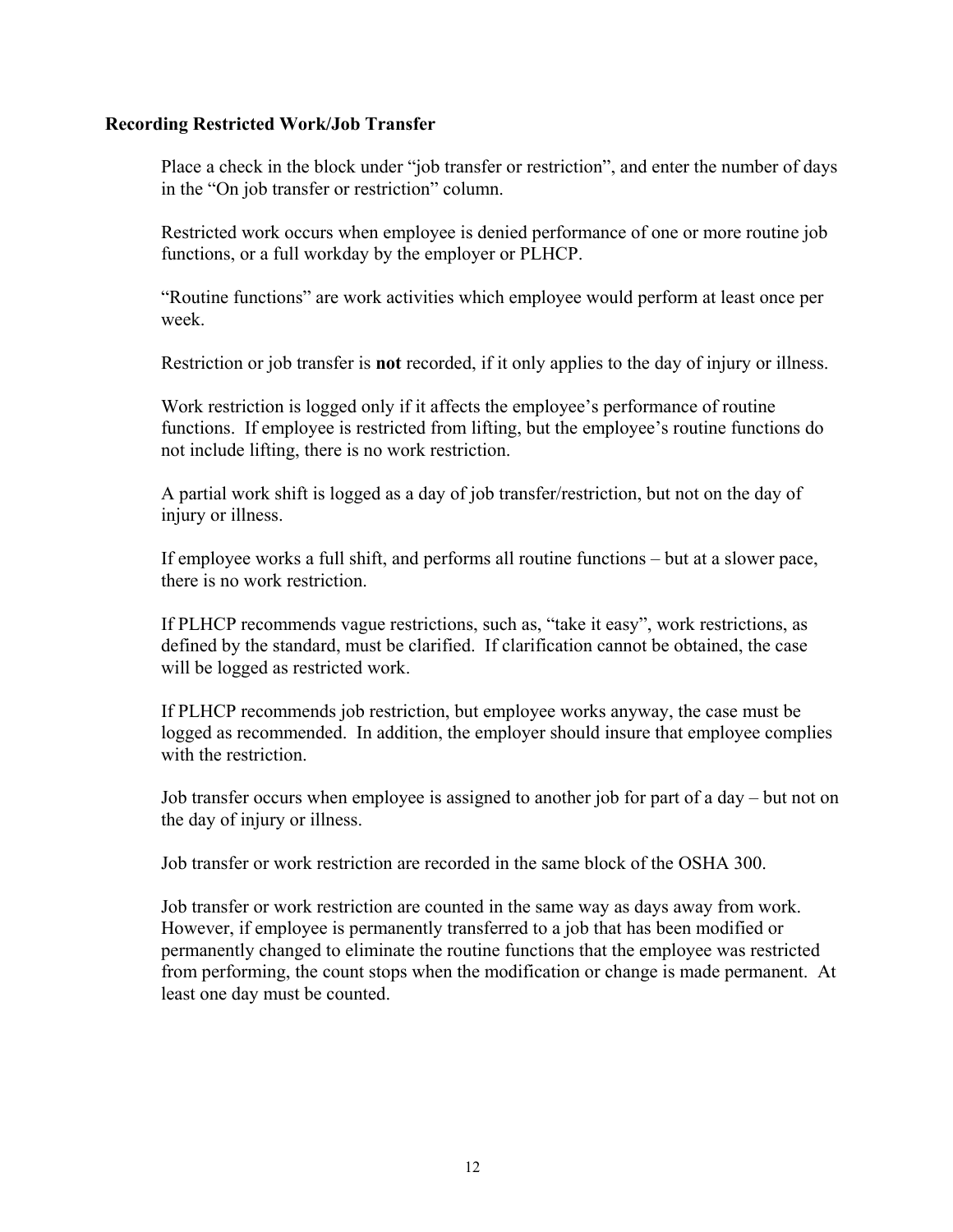#### **Recording Medical Treatment Beyond First Aid**

When employee receives medical treatment, but the injury or illness did not involve death, one or more days away from work, restricted work, or job transfer, the case is logged under the column "Other recordable cases".

"Medical treatment" is the management and care of a patient to combat disease or disorder. Medical treatment does **not** include:

Visits to a PLHCP for observation or counseling,

Diagnostic procedures, such as X-ray or blood tests;

#### **First aid – complete list for recordkeeping purposes:**

Nonprescription medication at nonprescription strength

Tetanus immunization (other vaccinations are medical treatment)

Cleaning wounds on surface of skin

Use of bandages and gauze pads (including butterfly bandages)

Hot or cold therapy

Non-rigid means of support, such as elastic bandages

Temporary immobilization devices used for transport (slings, etc.)

Drilling finger/toenail to relieve pressure, draining a blister

Eye patches

Irrigating foreign bodies from the eye, including use of cotton swab

Removing splinters/foreign material with tweezers, swabs

Finger guards

Massages (physical therapy or chiropractic are medical treatment)

Consuming fluids to relieve heat stress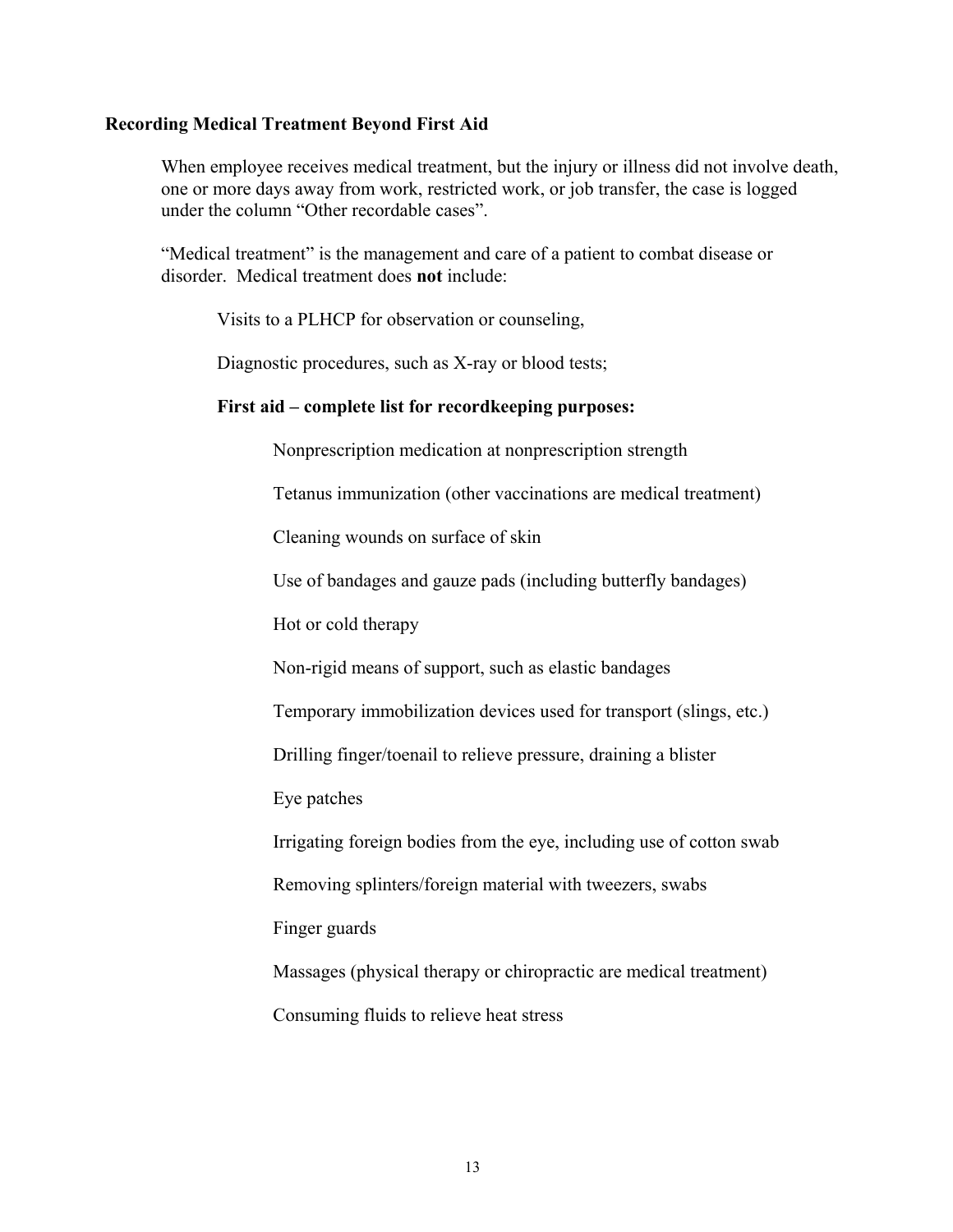For the purpose of the standard, first aid treatments can be provided by a PLHCP. Medical treatment can be provided by someone other than a PLHCP.

Medical treatment recommendations of a PLHCP must be logged, even if the employee does not follow the recommendation.

# **Recording Loss of Consciousness**

Loss of consciousness is recorded, regardless of the length of time.

# **Recording "Significant" diagnosed injury or illness by a PLHCP**

Cases involving cancer, chronic irreversible disease, fractured or cracked bone, or eardrum puncture must be **recorded at the time of diagnosis** by a PLHCP -- even if such cases do not require medical treatment or work restrictions at the time of diagnosis.

# **Recording Needlestick and Sharps Injuries (1904.8)**

For privacy purposes, the employee's name is not entered on the OSHA 300.

All injuries from needles and sharp objects that are contaminated with another person's blood or other potential infectious material (OPIM) must be recorded with a check in the "Injury" column.

"OPIM" includes semen, vaginal secretions, saliva in dental procedures, any fluid visibly contaminated with blood, and other human body fluids, unfixed human tissues or organs, and other HIV or HBV-infected tissues, blood or organs, from humans or experimental animals (see definition in HIOSH Standard 12-205.1).

Cuts, lacerations, punctures, or scratches are only recorded if they are work related and involve contamination with another person's blood or OPIM, **or** if the case falls under one of the general recording criteria.

In the absence of cuts, lacerations, punctures, or scratches, exposure to blood or OPIM need not be recorded unless:

The exposure, such as a splash, results in a diagnosis of bloodborne illness, or the case falls under one of the general recording criteria.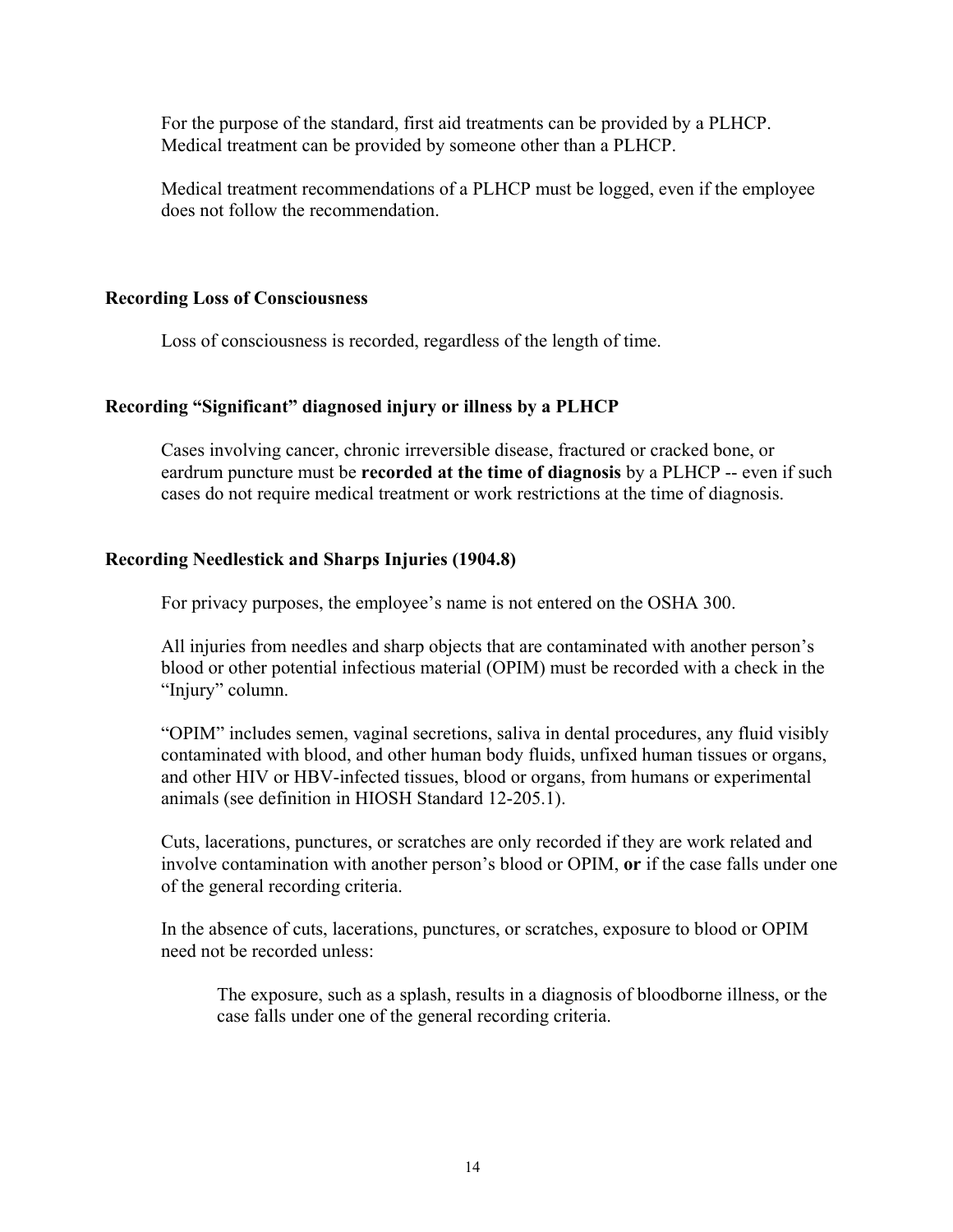Recorded injuries which are later diagnosed as an infectious disease, must be updated on the OSHA 300. The description must be changed to identify the infectious disease, the classification must be changed from injury to illness, and, it is a privacy concern case, the employee's name must be removed.

# **Recording Cases Involving Medical Removal (1904.9)**

Medical removal under the medical surveillance requirements of a HIOSH standard must be recorded on the OSHA 300.

Medical removal cases are logged as "days away from work" or restricted work activity.

When chemical exposure is the cause of medical removal, the block under "Poisoning" must be checked.

Not all HIOSH standards have medical removal provisions. Standards which feature medical removal include lead, cadmium, MeCl, formaldehyde, etc.

Voluntary removal from exposure, before required medical removal, is not recordable.

# **Recording Occupational Hearing Loss (1904.10)** *(Postponed for one year -- until Jan 1, 2003)*\*

Any Standard Threshold Shift (STS) must be recorded by checking the block under "Hearing Loss".

STS is defined as a change in hearing threshold, relative to the most recent audiogram, of an average of 10 decibels (dB) or more at 2000, 3000, and 4000 hertz in one or both ears.

To determine if an STS has occurred, compare the employee's current audiogram with:

Employee's baseline audiogram, if the employee has never experienced a recordable hearing loss, or

Employee's revised baseline audiogram, if the employee has previously experienced a recordable hearing loss.

When comparing audiogram results, adjustment can be made for age by using Tables F-1 (Males) or F-2 (Females), Appendix F, 29 CFR 1910.95.

A hearing loss need not be recorded, if a retest is performed within 30 days of the first test, and the retest does not confirm the STS. However, if the retest confirms the STS, the hearing loss illness must be recorded on the OSHA 300 within 7 calendar days of the retest.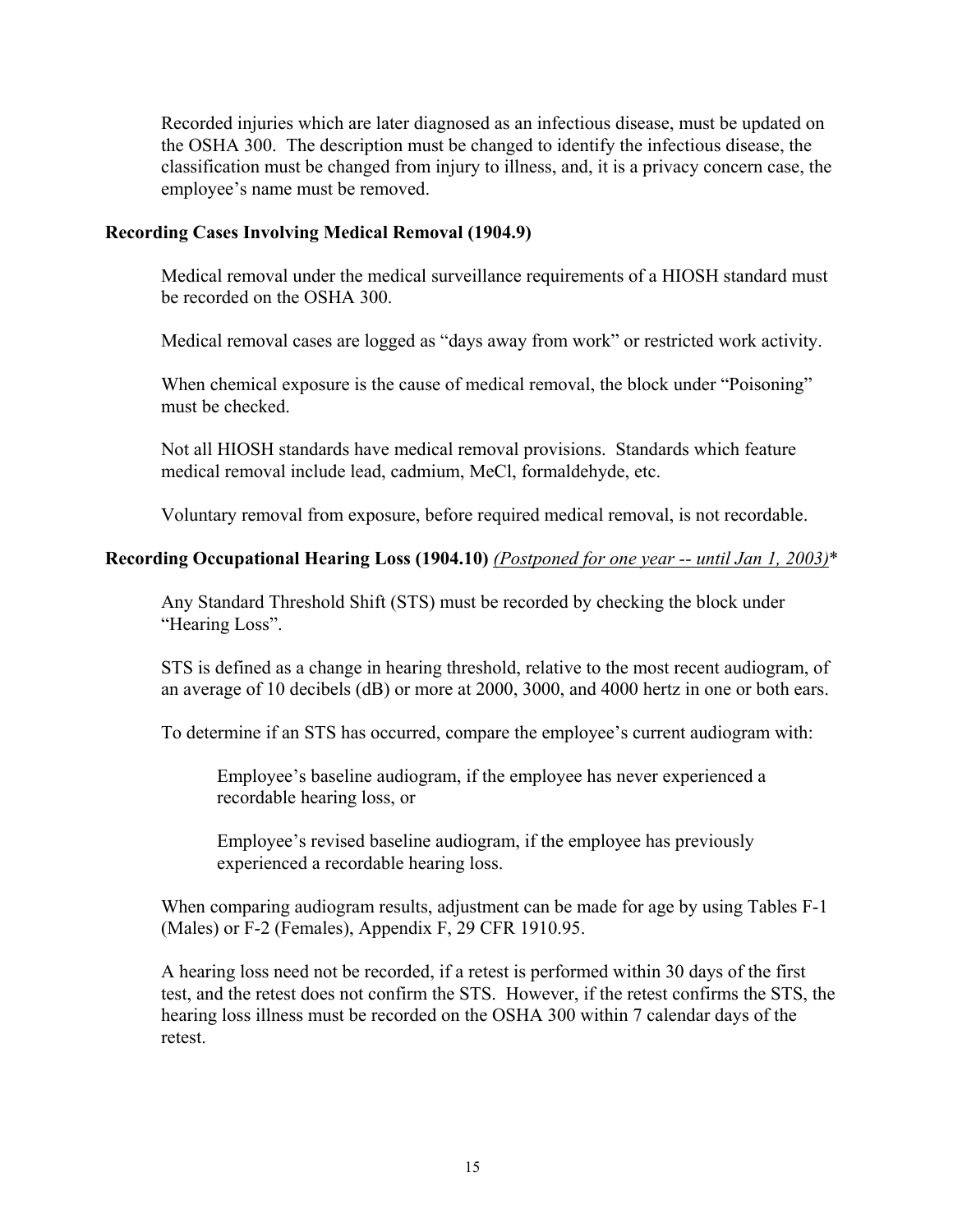Work-relatedness is presumed if the employee is exposed to an 8-hour TWA of 85 dBA or greater, or a total dose of 50%. However, when such conditions do not exist, workrelatedness can be determined by applying the standard rules in 1904.5.

Hearing loss is not recordable if a PLHCP determines that the hearing loss was not workrelated or was not significantly aggravated by occupational noise exposure.

*\* From Jan 1, 2002 to Dec 31, 2002, work-related hearing loss averaging 25dB or more at 2000, 3000, and 4000 hertz in either ear must be recorded.* 

# **Recording Tuberculosis (TB) (1904.11)**

A TB case is recorded by checking the block under "Respiratory infection", if:

Employee was occupationally exposed to anyone with a known case of active TB, and

Employee subsequently develops a TB infection, a positive skin test, or is diagnosed by a PLHCP.

A positive skin test result obtained at a pre-employment physical is not recordable, because the employee was not occupationally exposed in the work environment (employee has not started work.)

A recorded TB case can be lined-out or erased, under the following circumstances:

Employee lives in a household with a person with active TB,

The Health Department identified the employee as a contact of another individual with active TB, unrelated to the work environment,

A medical investigation confirms that employee's TB infection was unrelated to the work environment.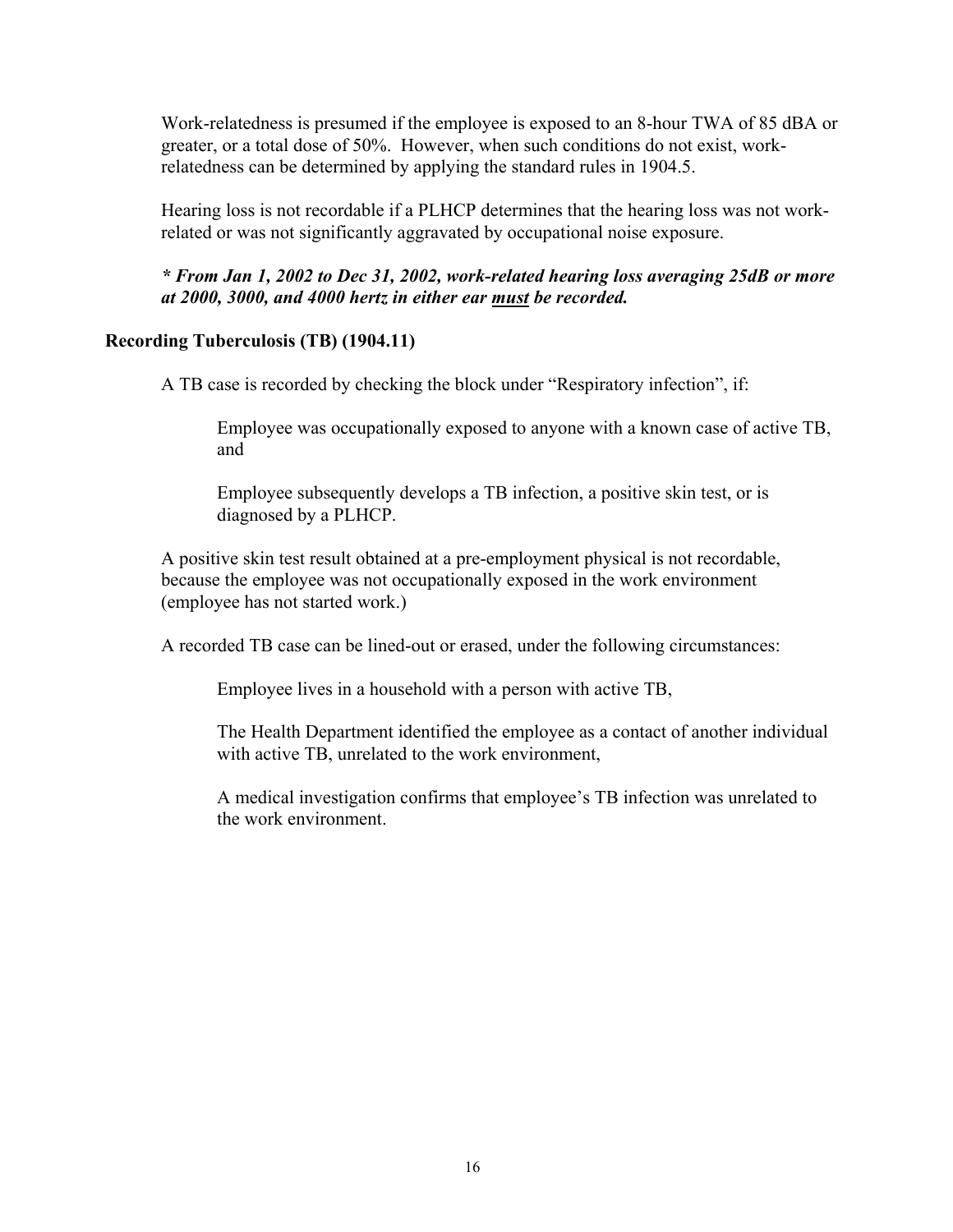**Recording Musculoskeletal Disorders (MSD) (1904.12)** *(Postponed for one year -- until Jan 1, 2003)*

Work-related MSD is recorded by checking the block under "Musculoskeletal disorders". *(Postponed for one year.)*

MSDs include disorders of the muscles, nerves, tendons, ligaments, joints, cartilage and spinal discs. MSDs do not include disorders caused by slips, trips, falls, motor vehicle accidents, or other similar accidents. Examples of MSDs include Carpal tunnel syndrome, Rotator cuff syndrome, Trigger finger, Carpet layers knee, Herniated spinal disc, and Low back pain. *(Postponed for one year.)*

**Work-related injuries involving muscles, nerves, tendons, ligaments, joints, cartilage and spinal discs are recorded using the same criteria for any other injury or illness, i.e., work-related, a new case, or involving days away from work, restricted work or transfer to another job, or medical treatment beyond first aid. Under Column M on the OSHA 300 Log, a check must be placed under "injury" or "all other illnesses".**

Subjective symptoms, such as tingling, burning, numbness, etc., must be recorded if the case meets the recording criteria.

# **Completing the OSHA 300 Log of Work-Related Injuries and Illnesses (1904.29)**

Instructions for filling out the log are included with the form. A few highlights:

Protect the confidentiality of employees to the extent possible.

Record specific details about what happened and how it happened.

Separate records and logs must be kept for separate establishments that are expected to remain in operation for one year or longer.

Injuries are recorded under the "Injury" column. Illnesses are recorded under one of the five illness columns. The definitions of injury and illness differs from the previous regulation only in minor respects. Simply,

Injuries result from a work accident or from an exposure involving a single incident (cut, fracture, sprain, amputation, etc.)

Illnesses, acute and chronic, are associated with exposure to environmental factors, and are caused by inhalation, absorption, ingestion, or direct contact.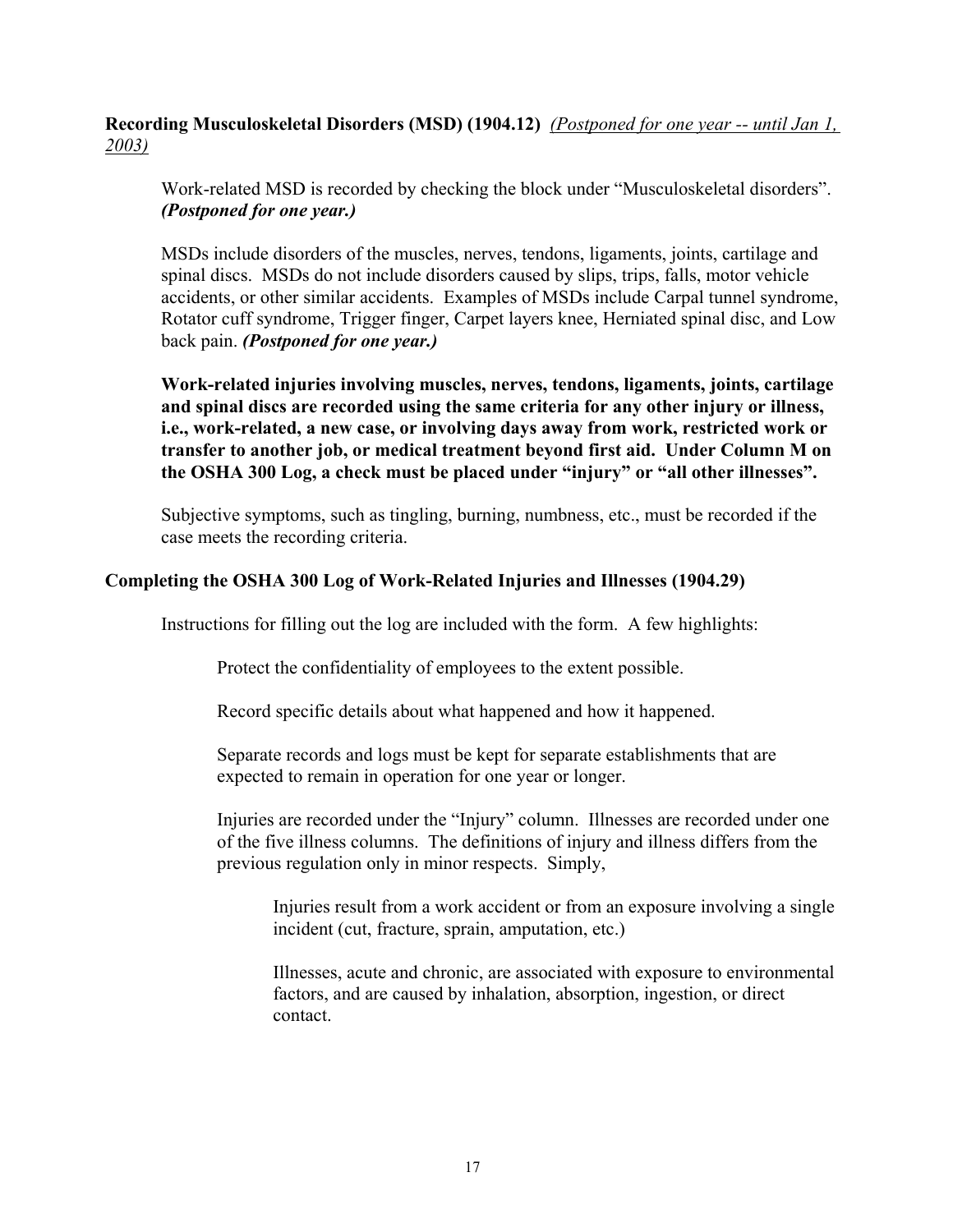*Exercise No.* 6 – Employee is "stung" by a bee (injected with bee venom). Employee has difficulty breathing. In the ambulance, employee loses consciousness briefly, but is revived by paramedics. At the hospital emergency room, antihistamine is administered. The employee recovers and returns to work. Is the case recordable? Did the employee suffer an injury or an illness? If illness, what type of illness?

Days are logged as calendar days and the count can stop at 180 days.

Days are counted starting the day after the injury or illness. (If work restriction or transfer is the only criteria, and is limited to the day of injury or illness, the case is not recordable.)

The OSHA 300 log is not posted. The totals are transferred to the OSHA 300A Summary, which is posted.

Entries on the OSHA 300 and 301(WC-1) mu st be posted within 7 calendar days of receiving information of a recordable case.

Records can be kept on equivalent forms, including forms produced by a computer, as long as the information is the same, readable, and understandable.

## **Recording Privacy Concern Cases**

In the space under "Employee's name", enter "privacy case". A separate, confidential list of the case numbers and employee names must be kept.

The following injuries and illnesses are considered privacy concern cases:

Injury or illness to an intimate body part or the reproductive system.

Injury or illness resulting from a sexual assault.

Mental illness.

HIV infection, hepatitis, or tuberculosis.

Needlestick and injuries from sharps contaminated with another person's blood or OPIM.

Other illnesses, **excluding MSDs**, if the employee independently and voluntarily requests that his or her name not be entered on the log.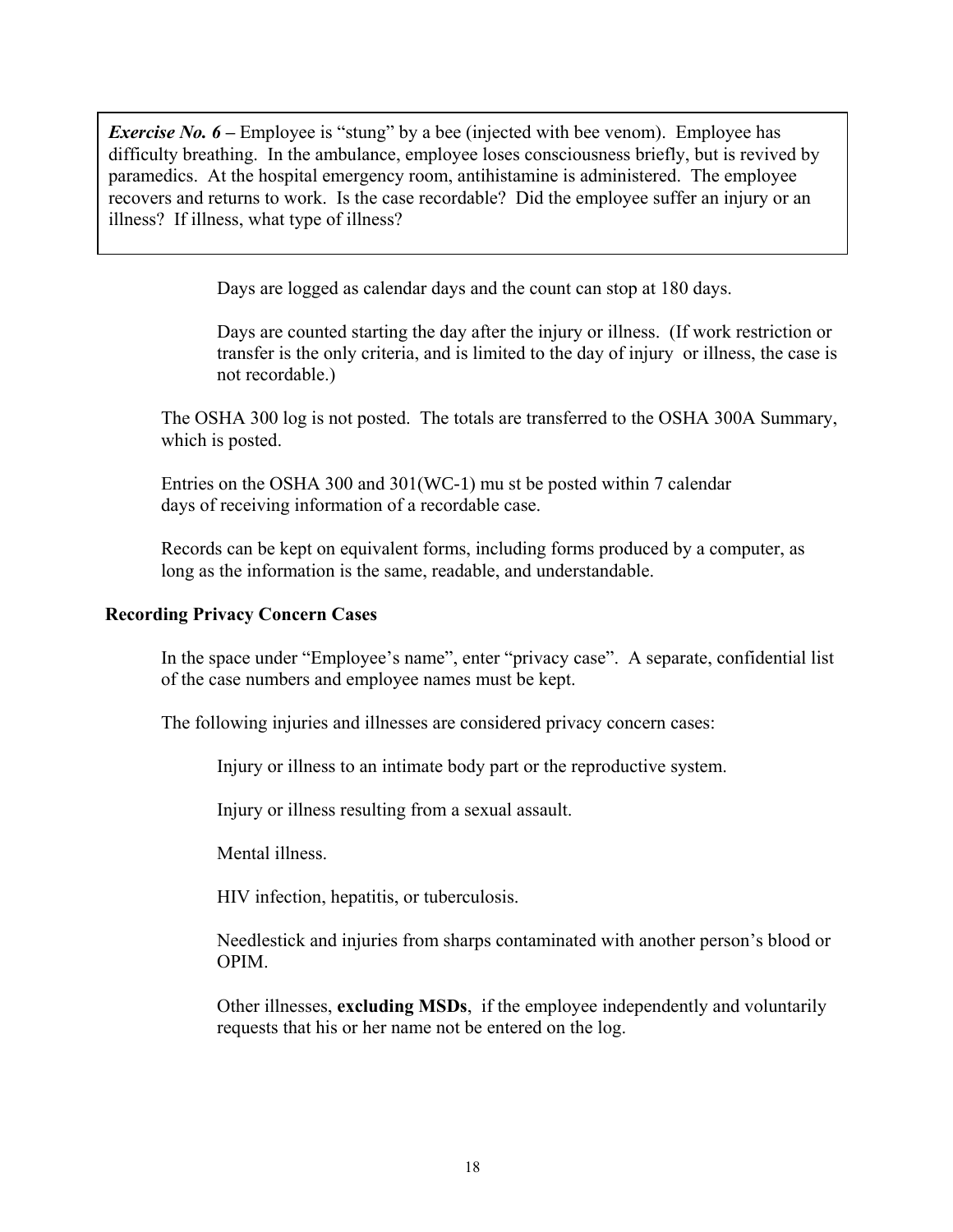No other injuries or illnesses may be classified as privacy concern cases.

If omitting the employee's name is insufficient to protect confidentiality, discretion may be used in describing the injury or illness, omitting details of an intimate or private nature. However, enough information must be entered to identify the cause and general severity of the injury or illness.

When voluntarily providing access to the OSHA 300 or 301(WC-1) to other than government representatives, employees, former employees or authorized representatives, employees' names and other personally identifying information must be removed. However, personally identifying information may be disclosed to:

An auditor or consultant hired by the employer to evaluate the safety and health program.

The extent necessary for processing a claim for workers' compensation or other insurance benefits.

A public health authority or law enforcement agency for uses and disclosures for which consent, authorization, or opportunity to agree or object is not required under Department of Health and Human Services Standards for Privacy of Individually Identifiable Health Information, 45 CFR 164.512.

## **Multiple Business Establishments (1904.30)**

A separate OSHA 300 log must be kept for each establishment that is expected to be in operation for one year or longer.

Injury and illness records must be maintained for short-term established, but not on a separate log.

Records may be kept at a company headquarters or other central location provided that:

Information about injuries and illnesses can be transmitted from the establishment to the central location within 7 calendar days of being informed that a recordable case has occurred, and

Records can be produced and sent form the central location to the establishment within required timeframes, i.e., to an employee by the end of the next business day.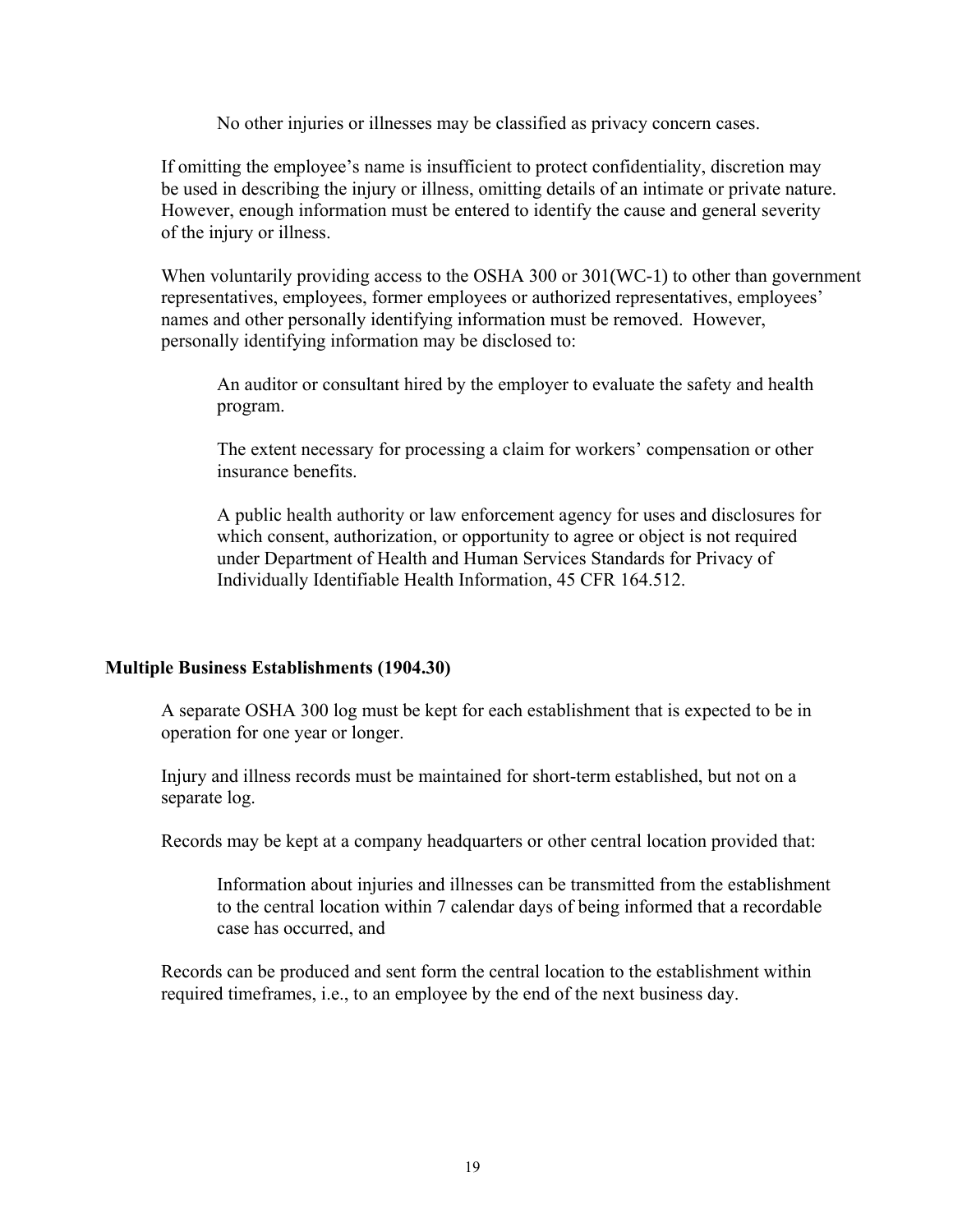Each employee must be linked to an establishment, for recordkeeping purposes. Therefore, injuries and illnesses of an employee who works at several different locations must be recorded on that employee's establishment log.

When an employee normally works at one establishment, but is injured at another establishment, record information on the OSHA 300 log of the establishment at which the injury or illness occurred.

When an employee is injured at a location away from an establishment, record information on the OSHA 300 log at the establishment where employee normally works.

#### **Covered Employees (1904.31)**

All employees on the payroll are covered (labor, executive, hourly, salary, part-time, seasonal, or migrant worker).

Employees who are supervised on a day-to-day basis, but are not on the payroll, are covered. Included are employees of temporary help services, employee leasing services, or personnel supply services.

The owner of a sole proprietorship or partners of a partnership are not considered employees for recordkeeping purposes.

Self-employed persons are neither covered by the OSH Act or the recordkeeping regulation.

Whoever supervises a contractor employee on a day-to-day basis must record the injury or illness. Coordination should be made with the contractor or a leasing service to make sure that each injury or illness is recorded only once.

## **Annual Summary (1904.32)**

Basic requirements:

Review the OSHA 300 Log, verify accuracy and correct deficiencies.

Prepare , certify and post the OSHA 300A Annual Summary.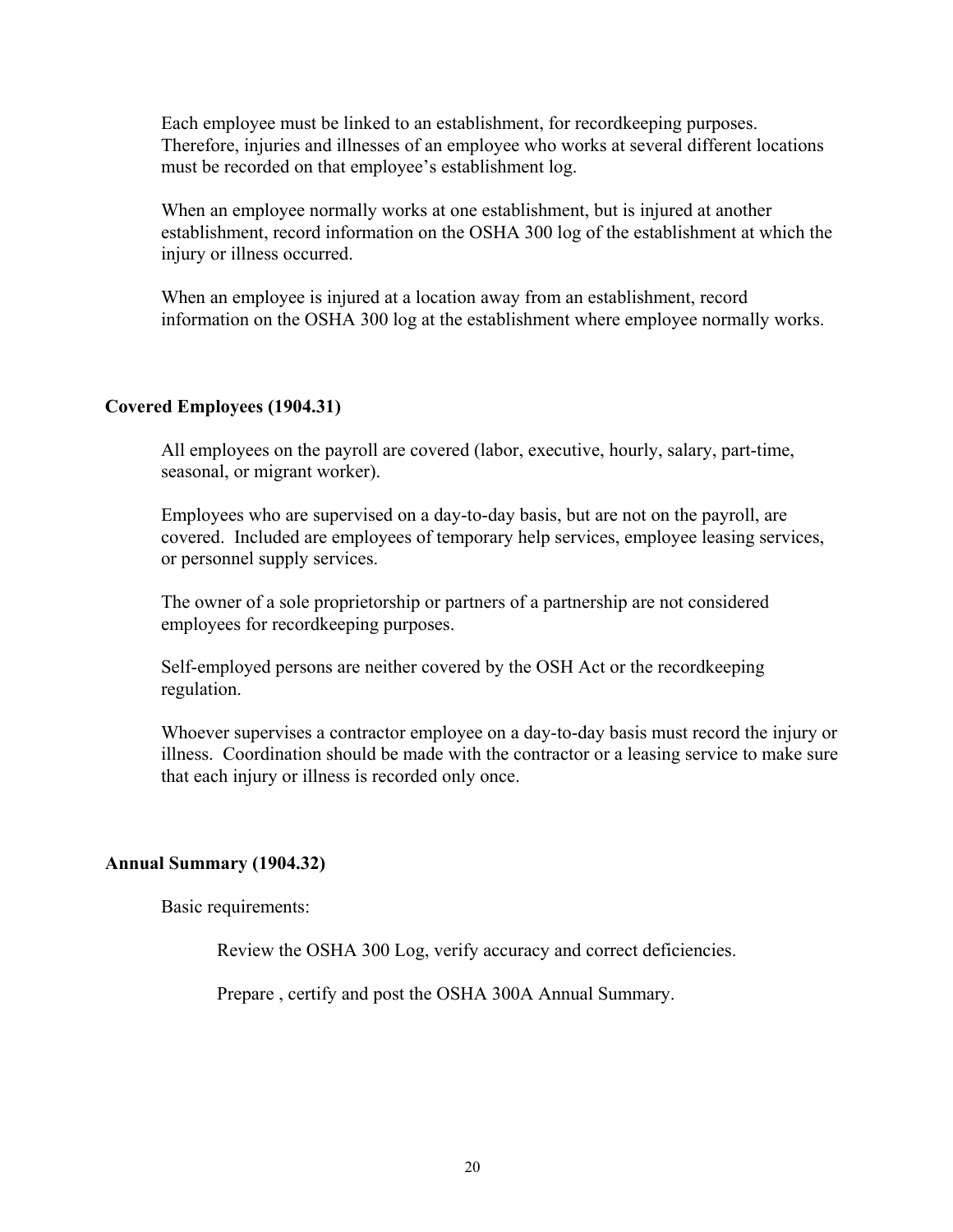### **Completing the OSHA 300A Annual Summary**

Total the columns on the OSHA 300 Log. Enter zeros if no recordable cases.

On the OSHA 300A, enter the calendar year covered and the establishment information in the block provided.

A company executive must certify that the entries are true, accurate, and complete. The company executive may be the owner, an officer of the corporation, the highest ranking company official at the establishment, or the immediate supervisor of that person.

The annual summary for each establishment must be posted in conspicuous places where employee notices are customarily posted, and must not be altered, defaced or covered by other material.

The annual summary is posted not later than February 1 of the year following the year covered by the records, and remains posted until April 30.

#### **Retention and Updating of Records (1904.33)**

The OSHA 300, 300A, 301(WC-1), and the privacy case list (if one exists), must be retained for 5 years following the end of the record year.

During the 5-year period, OSHA 300 Logs must be updated to include newly discovered cases or changes in classification of previously recorded cases.

The OSHA 300A and the OSHA 301 forms(WC-1) are not required to be updated.

#### **Change in Business Ownership (1904.34)**

Records must be maintained during the period of ownership. Upon transfer of ownership, records must be passed to the new owner, who must retain such records for the 5-year period.

#### **Employee Involvement (1904.35)**

Employees must be informed of how to report an injury or illness. The procedure must be clear, and allow for prompt reporting.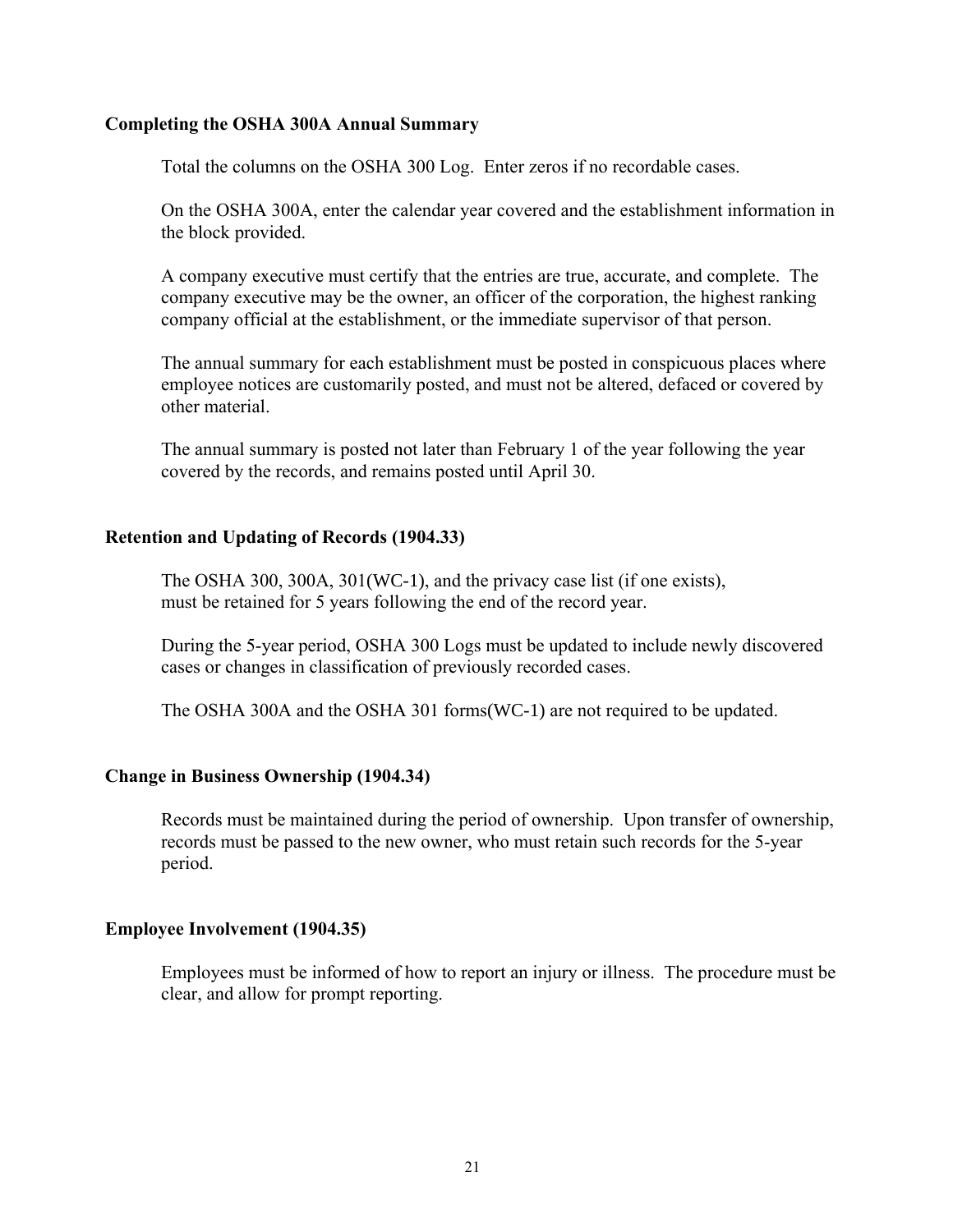Employees, former employees, personal representatives, and authorized employee representatives must have access to records, with some limitations as follows:

Authorized employee representatives are authorized collective bargaining agents of employees.

Personal representatives are persons designated in writing by the employee, or legal representatives of deceased or legally incapacitated employees or former employees.

When requested, relevant OSHA 300 Logs and the OSHA 301(WC-1), must be provided by the end of the next business day.

When relevant OSHA 300 Logs are provided, employee names may not be removed. However names of employees should already be omitted for "privacy concern cases".

When an authorized collective bargaining agent properly requests copies of the OSHA 301(WC-1) for an establishment where the agent has representation, only the information from the section titled "Tell us about the case" is given. All other information must be removed. The forms must be provided to the agent within 7 calendar days.

No charges may be made for initial copies of records. Reasonable charges for retrieving and copying may be made for additional copies.

## **Discrimination (1904.36)**

The Hawaii Occupational Safety and Health Law prohibits discrimination against an employee for reporting hazards, injuries and illnesses, making a complaint, asking for injury and illness records, or exercising other rights afforded under the law.

#### **State Recordkeeping Regulations (1904.37)**

Hawaii has an approved State Plan approved by OSHA. Hawaii's recordkeeping requirements for determining which injuries and illnesses are recordable and how they are recorded, are substantially identical to OSHA requirements.

Certain Hawaii-specific recording and reporting requirements may deviate from OSHA requirements (may be more stringent than or may supplement OSHA requirements), however such differences are approved by OSHA.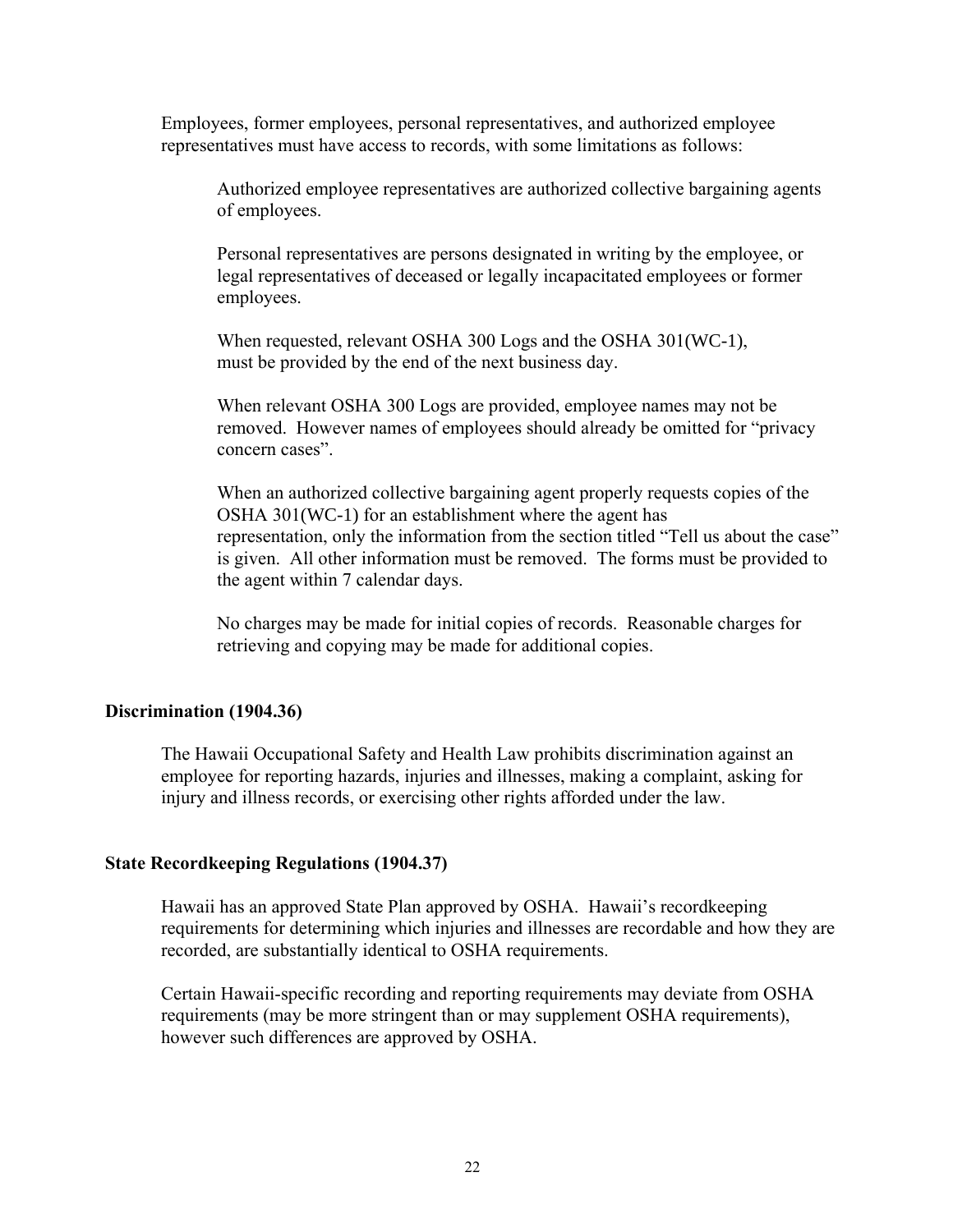Under Hawaii's approved State Plan, state and county employees are covered by the regulation, along with development of injury/illness statistics for them.

Issuance of injury/illness or reporting and recording variances:

Federal OSHA prohibits the State from issuing variances to a private sector employer, and requires the state to recognize all variances issued by OSHA.

Approval of OSHA is required to issue a variance to a state or county government employer.

# **Variances (1904.38)**

Requests for variances to keep records in a different manner from that prescribed in the regulation may be submitted to OSHA. Variances will be issued only if the alternative recordkeeping system:

Collects the same information as the regulation requires.

Meets the purposes of the regulation.

Does not interfere with the administration of the regulation.

Petitions for variance must include:

Company name and address; states in which variance would be used; address(s) of establishment(s) involved; why a variance is required; how proposed procedures would collect the same information and meet the purposes of the regulation; and a statement that employees have been informed of the petition by providing a copy and posting the petition.

Approval of variances involves:

Offering employees the opportunity to submit data about the petition.

Allowing the public to comment after publishing the petition in the Federal Register.

Consideration of all input from employees, the public, and requirements of the regulation.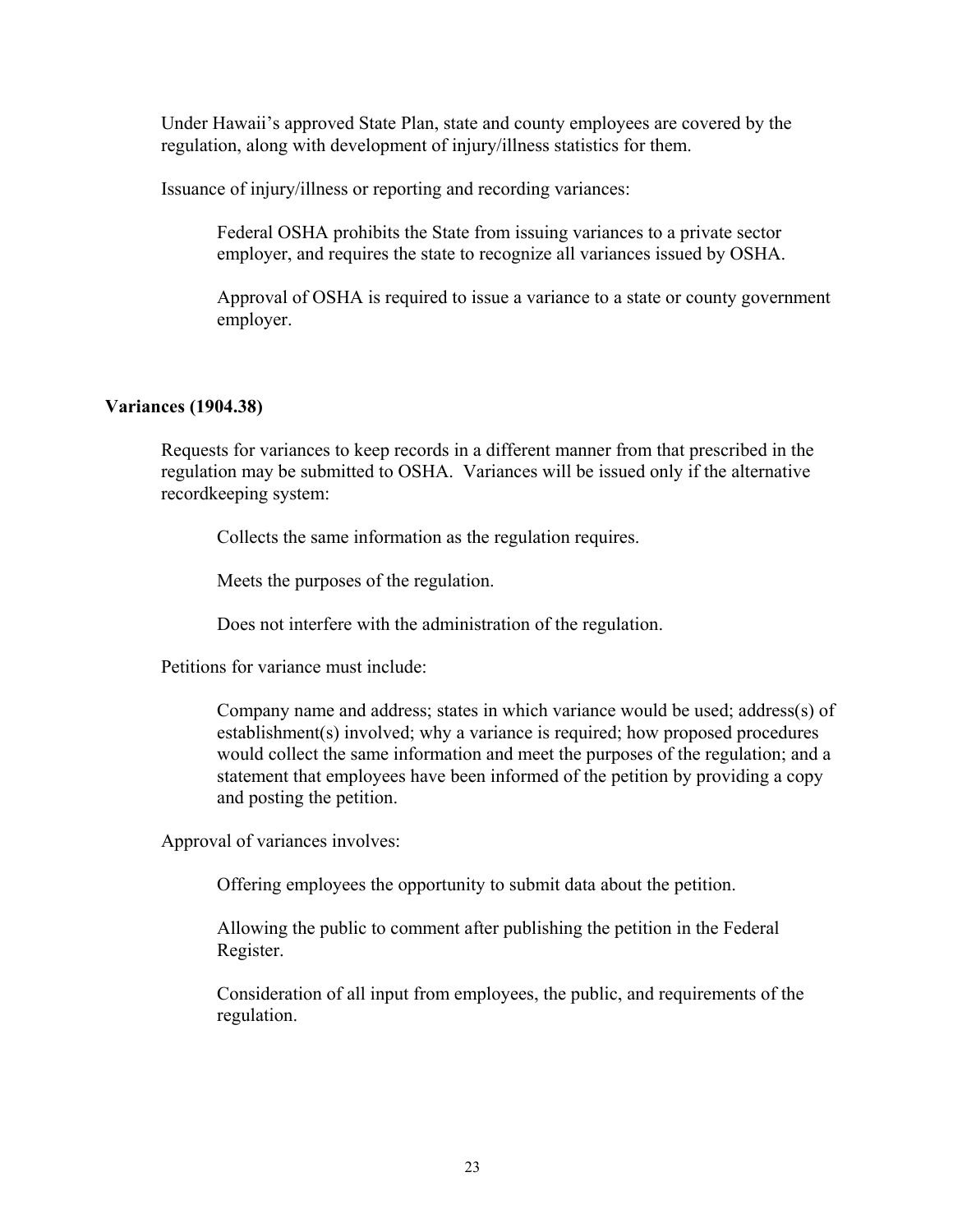When a variance petition is granted, the procedures, conditions, and reasons for granting the variance will be published in the Federal Register.

Alternative recordkeeping procedures may not be used without an approved variance.

Variance petitions do not affect pending citations, except that OSHA may elect not to review the petition, if citations are under review by a legal body (court, appeals board, etc.)

Variances may be revoked for good cause. The employer and employees may be given the opportunity to participate in revocation hearings.

# **Reporting Fatalities and Multiple Hospitalization Incidents (1904.39)**

An oral report to HIOSH (808-586-9102), or a report in person shall be made withing 8 hours of an accident or learning of an accident involving:

Loss of life; or

Injury to 3 or more employees requiring inpatient hospitalization; or

Property damage in excess of \$25,000.

The report must include establishment name, location, number of fatalities or hospitalized employees, extent of injuries, time of incident, contact person and telephone number, amount of property damage. Other information, including names of injured employees may be required.

Fatalities, multiple hospitalizations, or property damage which do not have to be reported:

Occurring as a result of motor vehicle accidents on public streets and highways. However, injuries must be recorded.

Occurring on a commercial or public transportation system.

Occurring more than 30 days of an incident.

Fatality caused by a heart attack must be reported.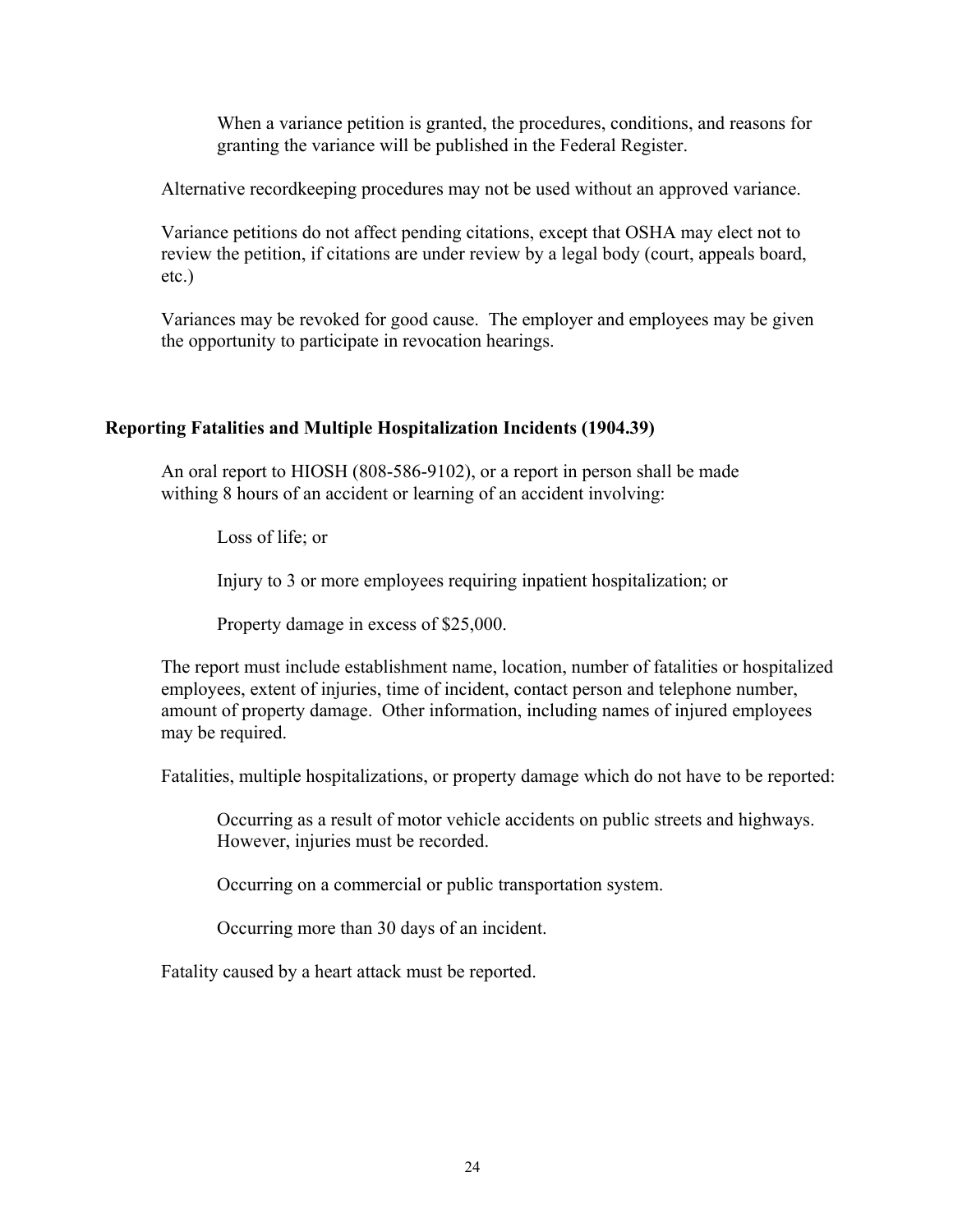#### **Providing Records to Government Representatives, i.e., HIOSH (1904.40)**

When requested, copies of records must be provided within 4 business hours.

### **OSHA Annual Survey (1904.41)**

If selected to participate in the annual survey, employers must send the requested data to HIOSH by the date stated in the survey form.

#### **Bureau of Labor Statistics (BLS) Survey (1904.42)**

If selected to participate in the BLS Survey of Occupational Injuries and Illnesses, the survey form must be completed and returned per instructions promptly.

#### **Transition from Previous Regulation**

2001 data must be summarized and posted by February 1, 2002 and remain posted until March 1, 2002 (1904.43).

Data recorded under the previous regulation must be retained for 5 years. Access to the data must be provided in accordance with the current regulation, but are not required to be updated.

## **Key Definitions (1904.46)**

An **establishment** is a single physical location where business is conducted, services or industrial operations are performed, except that:

Mobile worksites, i.e., construction, transportation, etc., are represented by the base establishment, main office, terminal, station, etc.

One location may have two or more establishments, if each establishment

Is a distinctly separate business;

Is engaged in a different economic activity;

When considered jointly, cannot be described by a single SIC;

Prepares separate reports on employment, wages, sales, etc.